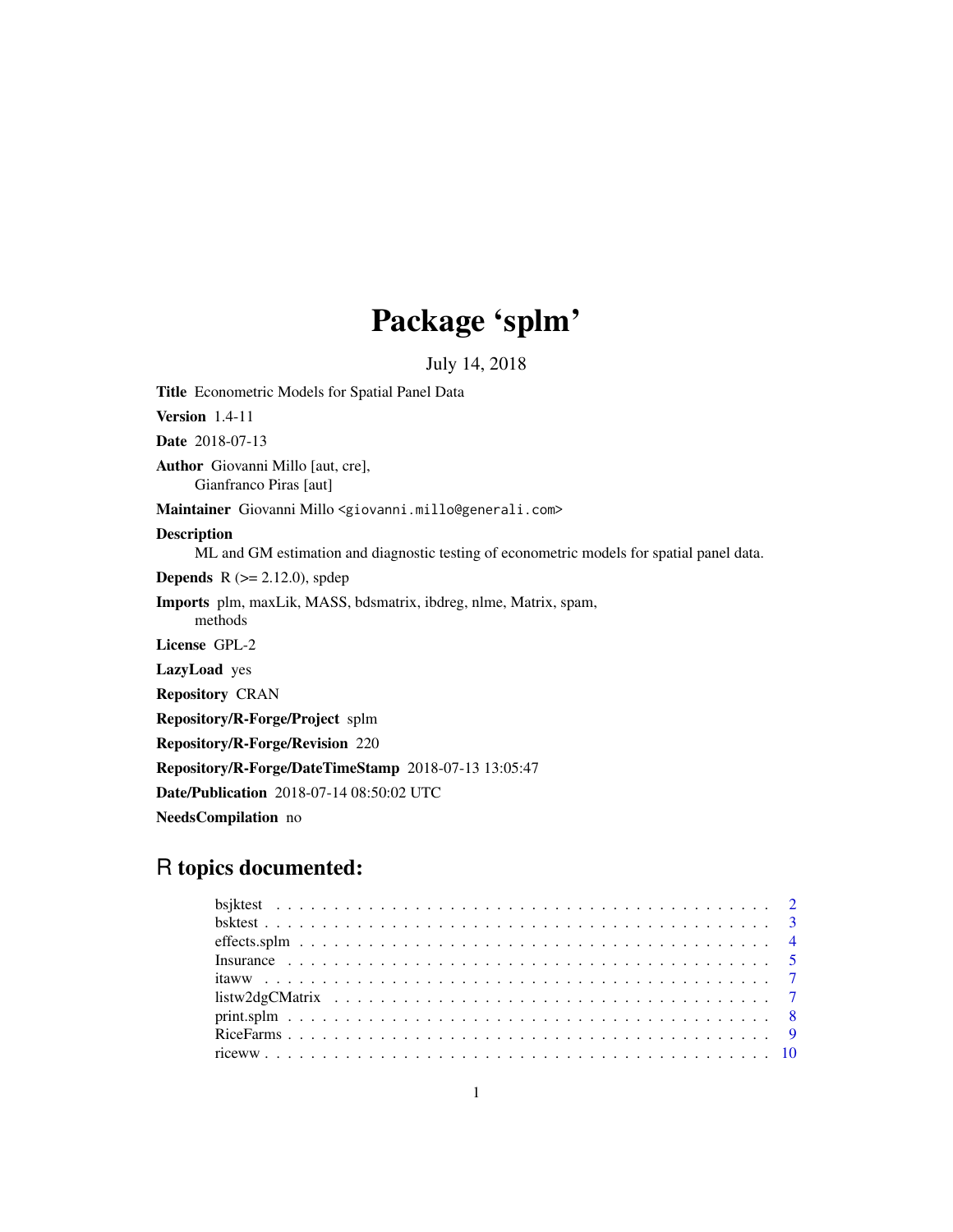#### <span id="page-1-0"></span>2 bsjktest i 1992 beskiedenis i 1992 beskiedenis i 1992 beskiedenis i 1992 beskiedenis i 1993 beskiedenis i 19

| Index |  |  |  |  |  |  |  |  |  |  |  |  |  |  |  |
|-------|--|--|--|--|--|--|--|--|--|--|--|--|--|--|--|

bsjktest *Baltagi, Song, Jung and Koh LM test for spatial panels*

# Description

Baltagi, Song, Jung and Koh joint or conditional LM test for spatial error correlation or serial correlation sub spatial, serial correlation and random effects in panel models

# Usage

bsjktest(x,...) ## S3 method for class 'formula' bsjktest(x, data, index=NULL, listw, test=c("C.1","C.2","C.3","J"), ...)

# Arguments

| $\mathsf{x}$ | an object of class formula                                                                                  |
|--------------|-------------------------------------------------------------------------------------------------------------|
| data         | a data. frame or pdata. frame containing the variables in the model                                         |
| index        | either NULL (default) or a character vector to identify the indexes among the<br>columns of the data. frame |
| listw        | either a matrix or a listwe representing the spatial structure                                              |
| test         | one of $c("C.1", "C.2", "C.3", "J"),$ the test to be performed.                                             |
| $\cdots$     | additional arguments to be passed                                                                           |

# Value

an object of class htest

# Author(s)

Giovanni Millo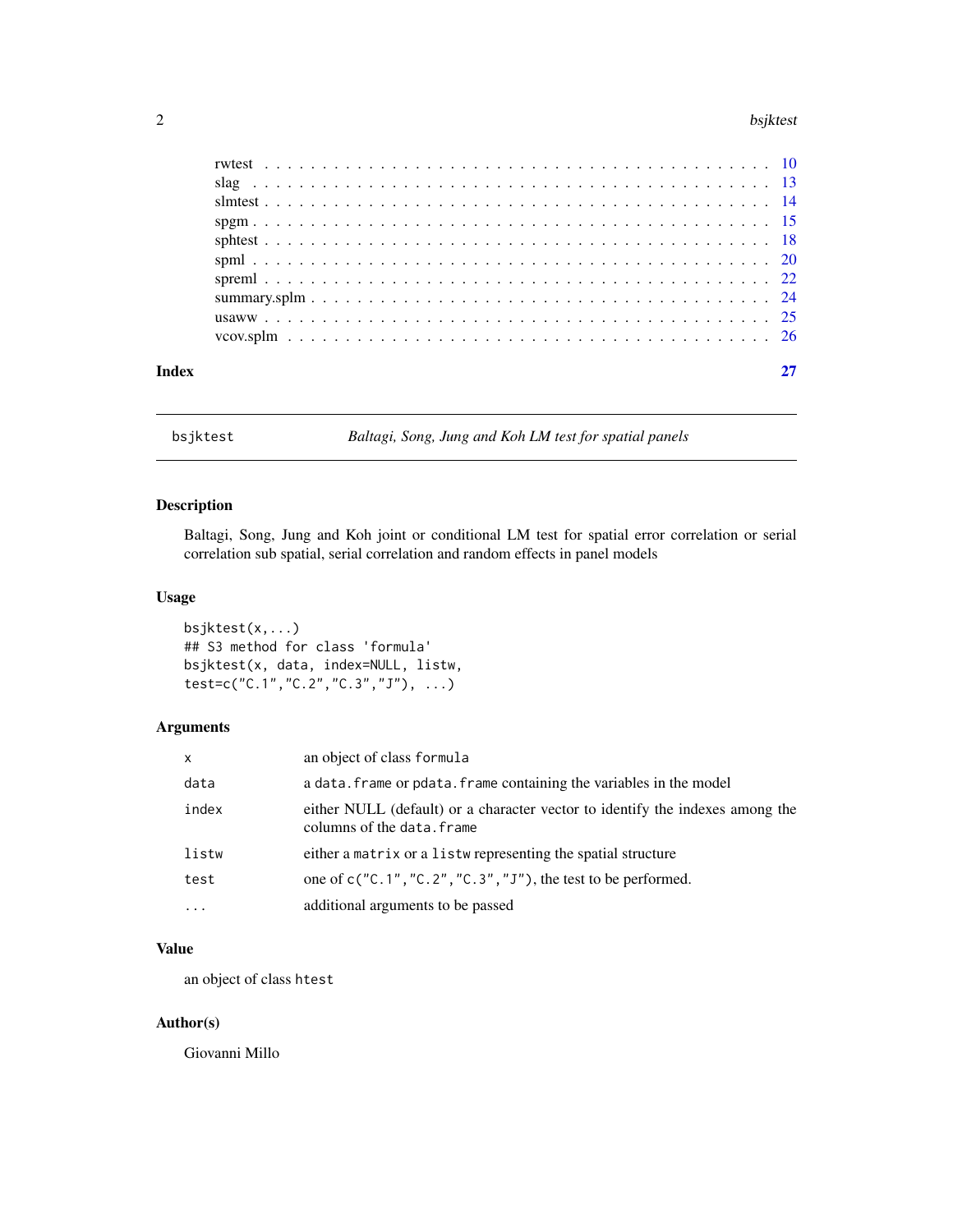#### <span id="page-2-0"></span>bsktest 3

# References

Baltagi, B.H., Song, S.H., Jung B. and Koh, W. (2007) Testing panel data regression models with spatial and serial error correlation. *Journal of Econometrics*, 140, 5-51.

# See Also

bsktest

# Examples

```
data(Produc, package="plm")
data(usaww)
fm <- log(gsp)~log(pcap)+log(pc)+log(emp)+unemp
bsjktest(fm, data=Produc, listw = usaww, test="C.1")
```
bsktest *Baltagi, Song and Koh LM test for spatial panels*

# Description

Baltagi, Song and Koh marginal or conditional LM test for spatial error correlation or random effects in panel models

#### Usage

```
bsktest(x,...)
## S3 method for class 'formula'
bsktest(x, data, index=NULL, listw,
test=c("LMH","LM1","LM2","CLMlambda","CLMmu"),
standardize=FALSE, method = "eigen", ...)
```
#### Arguments

| $\mathsf{x}$ | a formula                                                                                                   |
|--------------|-------------------------------------------------------------------------------------------------------------|
| data         | a data. frame or pdata. frame containing the variables in the model                                         |
| index        | either NULL (default) or a character vector to identify the indexes among the<br>columns of the data, frame |
| listw        | a listwe representing the spatial structure                                                                 |
| test         | one of c("LMH","LM1","LM2","CLM1ambda","CLMmu"), the test to be performed                                   |
| standardize  | whether to standardize the test statistic or not (applies only to LM1 and LM2)                              |
| method       | select a method for ML in "CLMmu". the default is "eigen"                                                   |
| $\cdot$      | additional arguments to be passed                                                                           |

#### Value

an object of class htest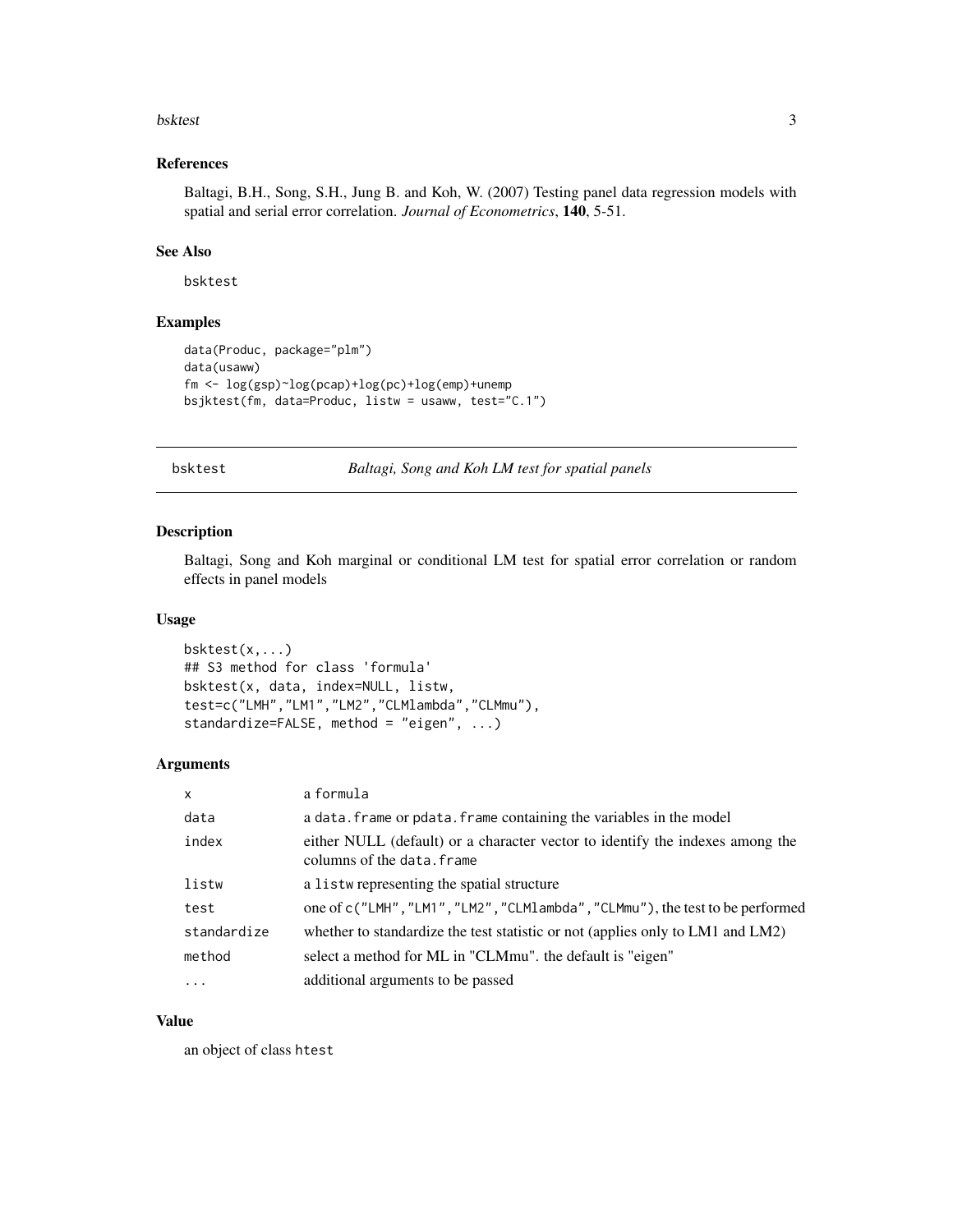#### <span id="page-3-0"></span>Author(s)

Gianfranco Piras

# References

Baltagi, B.H., Song, S.H. and Koh, W. (2003) Testing panel data regression models with spatial error correlation. *Journal of Econometrics*, 117, 123–150.

Millo, G., Piras, G. (2012) splm: Spatial Panel Data Models in R. *Journal of Statistical Software*, 47(1), 1–38. URL http://www.jstatsoft.org/v47/i01/.

#### See Also

sphtest

#### Examples

```
data(Produc, package="plm")
data(usaww)
fm <- log(gsp)~log(pcap)+log(pc)+log(emp)+unemp
bsktest(fm,data=Produc, listw = mat2listw(usaww),
  test="LM1")
```
effects.splm *method for extracting fixed effects*

#### Description

Methods used for extracting fixed effects from objects of class splm where type is one of "fixed effects lag" or "fixed effects error"

#### Usage

## S3 method for class 'splm' effects(object,...)

#### Arguments

| object                  | an object of class 'splm'              |
|-------------------------|----------------------------------------|
| $\cdot$ $\cdot$ $\cdot$ | additional arguments to be passed over |

#### Details

If the argument object is not of class splm the function will terminate with an error.

If the argument object is of class splm but type is not one of "fixed effects lag" or "fixed effects error", the function will terminate with an error.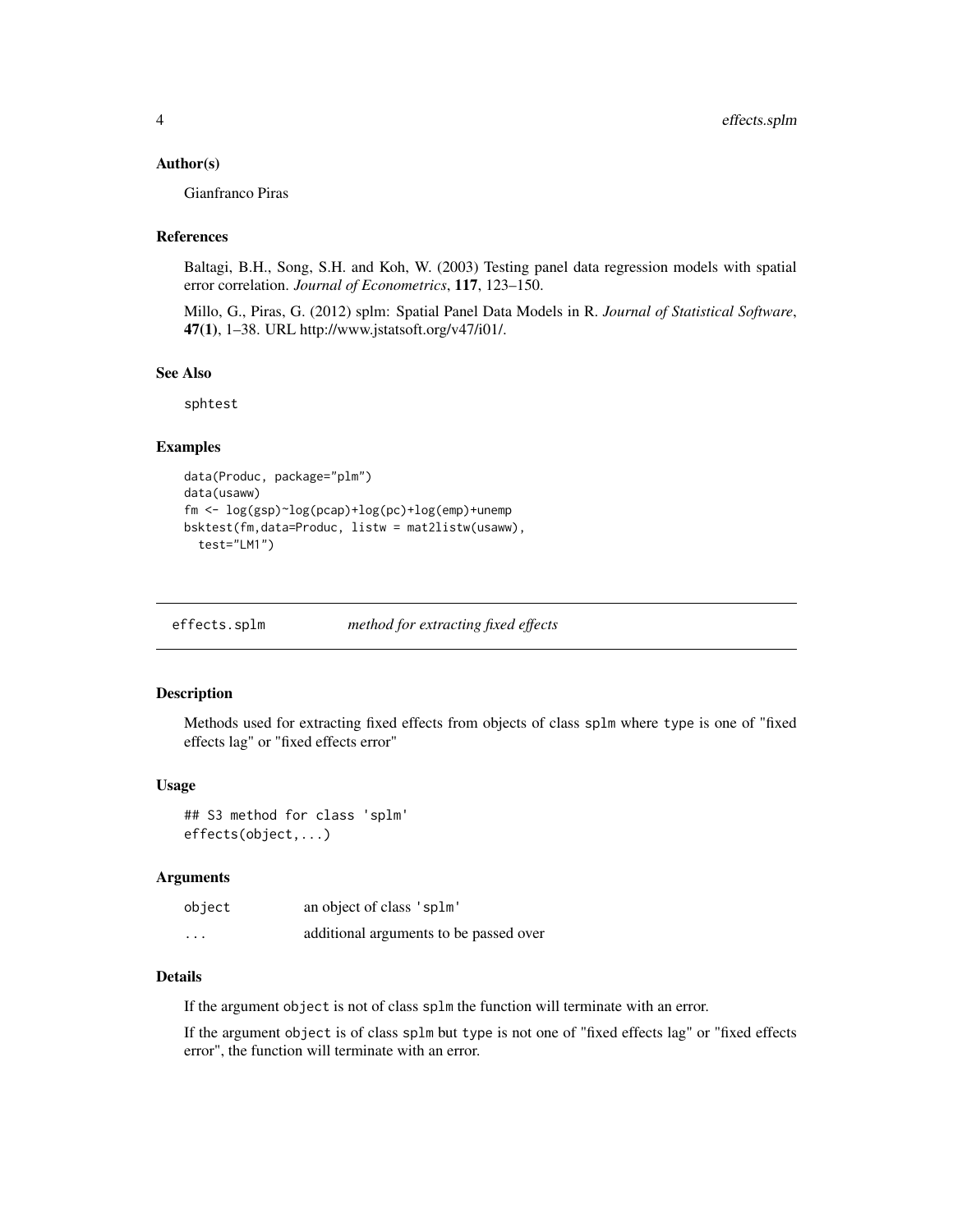#### <span id="page-4-0"></span>Insurance 5

### Value

An object of class effects.splm

res a list whose elements are various type of fixed effects and the intercept (when present)

# Author(s)

Gianfranco Piras

#### References

Elhorst, J.P. (2003) Specification and estimation of spatial panel data models, *International Regional Science Review*, 26, pages 244–268.

Elhorst, J.P. (2009) Spatial panel data models, *In* Fischer, M.M. and Getis, A. (eds), *Handbook of Applied Spatial Analysis* Springer, Berlin.

# See Also

spml summary.effects.splm

#### Examples

```
data(Produc, package = "plm")
data(usaww)
fm \leftarrow \log(gsp) \sim \log(pcap) + \log(pc) + \log(emp) + unemperr <- spml(fm, data = Produc, listw = mat2listw(usaww), model="within")
summary(err)
eff <- effects(err)
print(eff)
```
Insurance *Insurance consumption across Italian provinces, 1998-2002*

#### Description

A panel of 103 observations *number of observations* : 515 *observation* : provinces *country* : Italy

#### Usage

data(Insurance)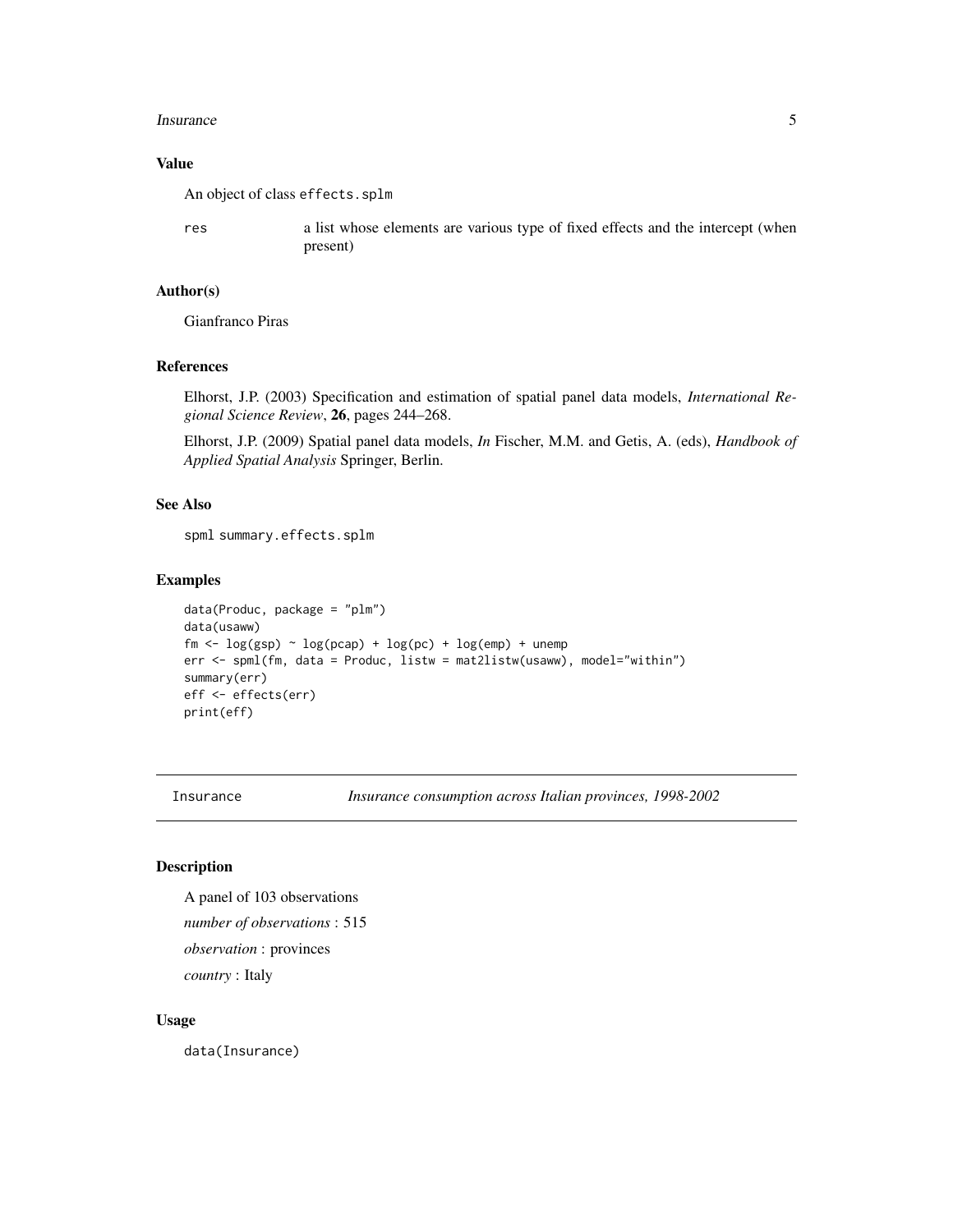#### **6** Insurance

# Format

A dataframe containing :

code the province code according to Istat

year the year of observation

ppcd real per capita premiums in 2000 euros, non-life insurance excluding mandatory motor thirdparty liability

rgdp real per-capita GDP

bank real per-capita bank deposits

den population density per square Km

rirs real interest rate on lending to families and small enterprises

agen density of insurance agencies per 1000 inhabitants

school share of people with second grade schooling or more

vaagr share of value added, agriculture

fam average number of family members

inef judicial inefficiency index: average years to settle first degree of civil case

trust survey result to the question "do you trust others?"

dXX year dummies

NorthWest macroregional dummy

NorthEast macroregional dummy

Centre macroregional dummy

South macroregional dummy

Islands macroregional dummy (Sicily and Sardinia)

#### Author(s)

Giovanni Millo

#### Source

Giovanni Millo and Gaetano Carmeci, (2011) "Non-life insurance consumption in Italy: a subregional panel data analysis", *Journal of Geographical Systems*, 13:273–298.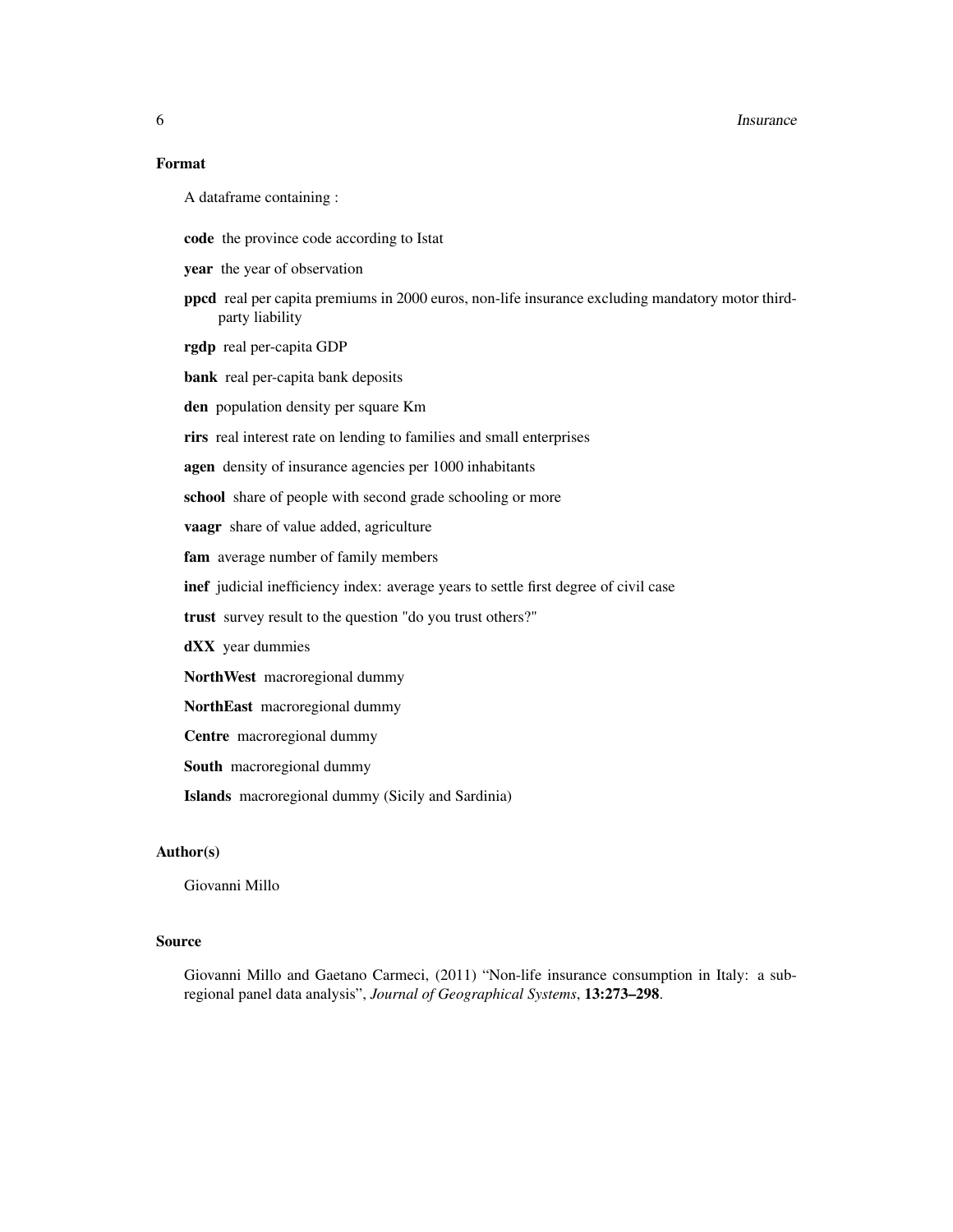<span id="page-6-0"></span>

#### Description

Spatial weights matrix of the 103 Italian provinces as in 1992-2005.

#### Usage

data(itaww)

# Format

A matrix with elements different from zero if province i and j are neighbors. Weights are rowstandardized. Messina and Reggio Calabria, divided by the Messina Strait, are considered neighbours.

#### Author(s)

Giovanni Millo

listw2dgCMatrix *Interface between Matrix class objects and weights list*

# Description

Interface between Matrix class objects and weights list

# Usage

```
listw2dgCMatrix(listw, zero.policy = NULL)
```
# Arguments

| listw       | a listwo bject created for example by nb2listw |
|-------------|------------------------------------------------|
| zero.policy | See lagsarlm for details                       |

# Value

Matrix class object: a sparse Matrix

#### Author(s)

Gianfranco Piras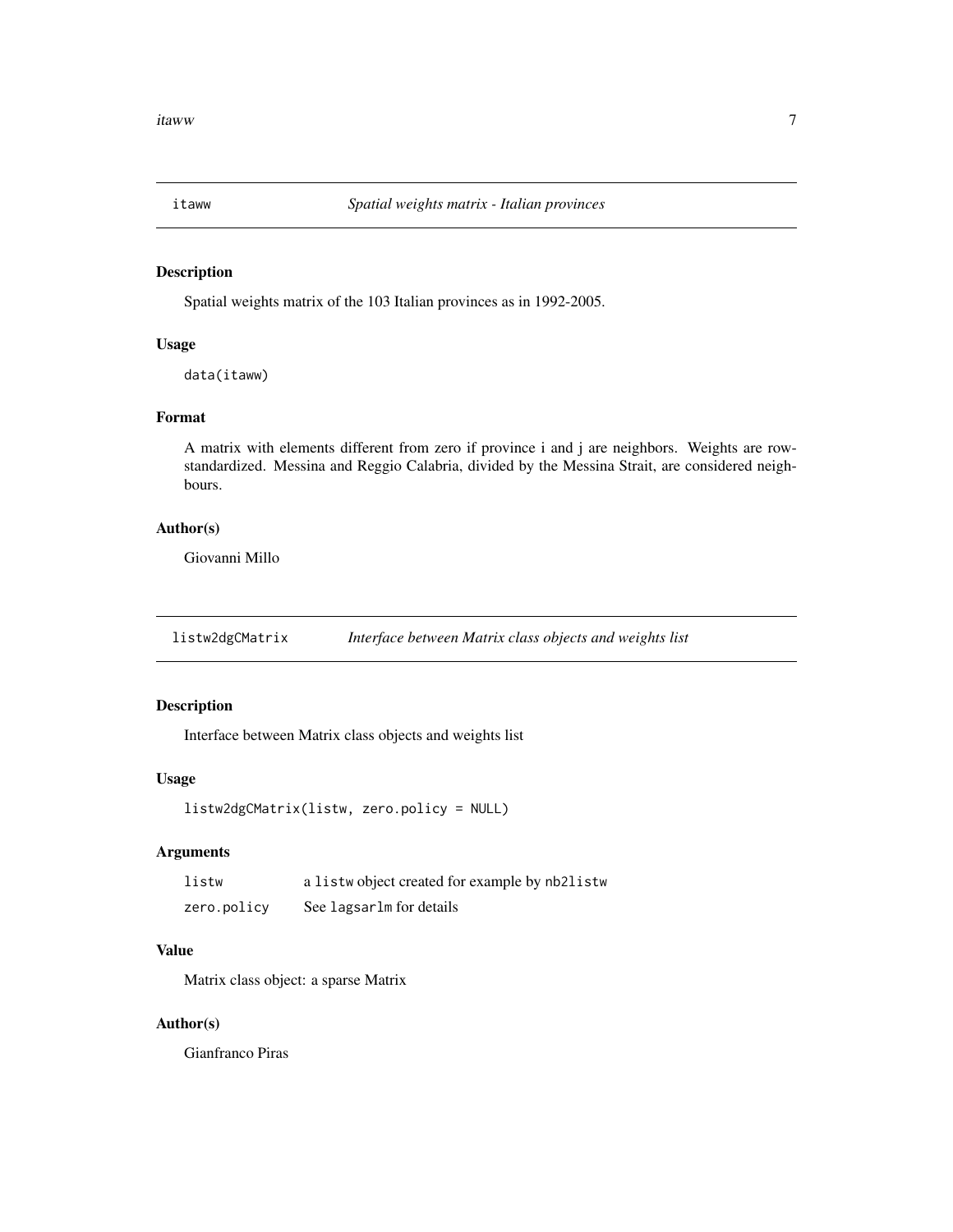#### Examples

```
data(columbus, package="spdep")
listw<-nb2listw(col.gal.nb)
spW<-listw2dgCMatrix(listw)
```
print.splm *print method for class splm*

# Description

Method to print objects of class summary.splm and splm

#### Usage

```
## S3 method for class 'splm'
print(x, digits = max(3, getOption("digits") -3), ...)
```
# Arguments

|          | an object of class splm                                 |
|----------|---------------------------------------------------------|
| digits   | minimal number of significant digits, see print.default |
| $\cdots$ | additional arguments to be passed                       |

# Details

The summary function summary.splm returns an objects of class 'splm' organized in a coefficient matrix.

Also a matrix for the error components, or the spatial coefficients will be generated depending on the estimated model.

# Author(s)

Giovanni Millo, Gianfranco Piras

#### See Also

spml, spgm

# Examples

```
data(Produc, package = "plm")
data(usaww)
spremod<-spml(log(gsp)~log(pcap)+log(pc)+log(emp)+unemp, data=Produc,
listw = mat2listw(usaww), model="random", lag=TRUE, spatial.error="none")
summary(spremod)
```
<span id="page-7-0"></span>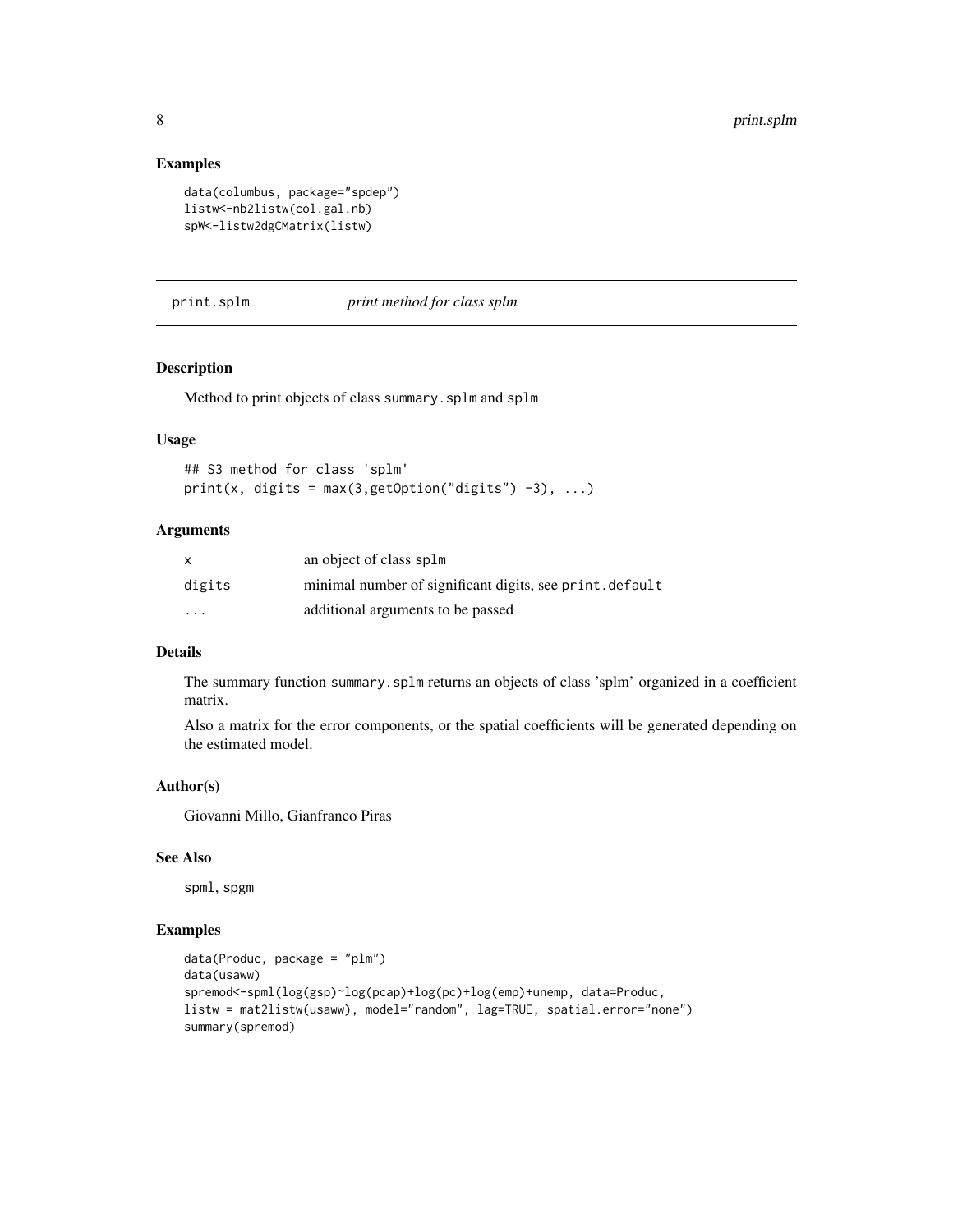<span id="page-8-0"></span>

# **Description**

yearly observations of 171 farms *number of observations* : 1026 *country* : Indonesia *economic topic* : producer behavior *econometrics topic* : error component

#### Usage

data(RiceFarms)

# Format

A dataframe containing :

id the farm identifier

time the growing season

size the total area cultivated with rice, measured in hectares

status land status, on of 'owner' (non sharecroppers, owner operators or leasholders or both), 'share' (sharecroppers), 'mixed' (mixed of the two previous status)

varieties one of 'trad' (traditional varieties), 'high' (high yielding varieties) and 'mixed' (mixed varieties)

bimas bIMAS is an intensification program ; one of 'no' (non-bimas famer), 'yes' (bimas farmer) or 'mixed' (part but not all of farmer's land was registered to be in the bimas program)

seed seed in kilogram

urea urea in kilogram

phosphate phosphate in kilogram

pesticide pesticide cost in Rupiah

pseed price of seed in Rupiah per kg

purea price of urea in Rupiah per kg

pphosph price of phosphate in Rupiah per kg

hiredlabor hired labor in hours

famlabor family labor in hours

totlabor total labor (excluding harvest labor)

wage labor wage in Rupiah per hour

goutput gross output of rice in kg

noutput net output, gross output minus harvesting cost (paid in terms of rice)

price price of rough rice in Rupiah per kg

region one of 'wargabinangun', 'langan', 'gunungwangi', 'malausma', 'sukaambit', 'ciwangi'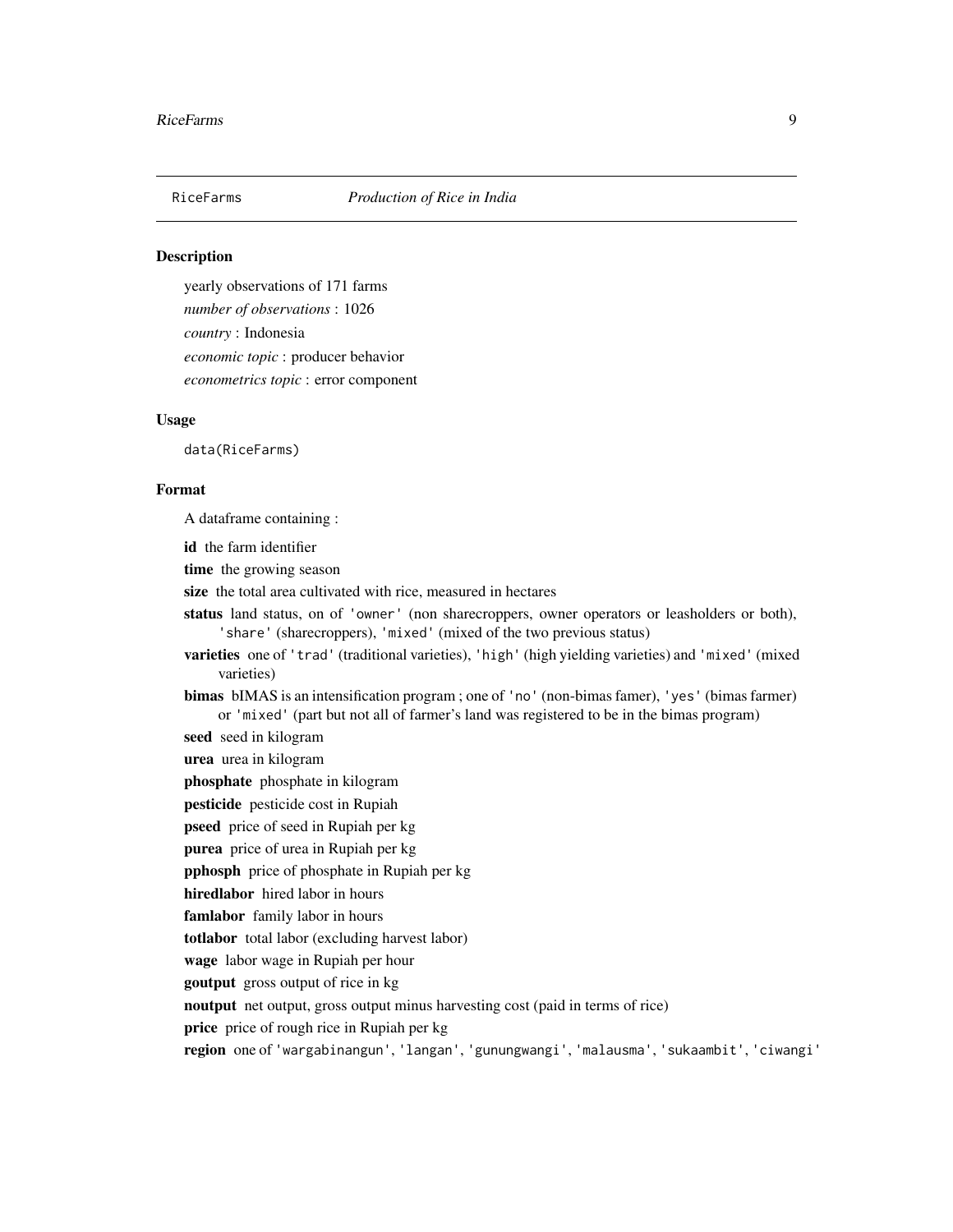#### <span id="page-9-0"></span>Source

Journal of Applied Econometrics data archive : <http://jae.wiley.com/>.

#### References

Qu Feng and William C. Horrace, (2012) "Alternative Measures of Technical Efficiency: Skew, Bias and Scale", *Journal of Applied Econometrics*, forthcoming.

Horrace, W.C. and P. Schmidt (1996) "Confidence statements for efficiency estimates from stochastic frontier models", *Journal of Productivity Analysis*, 7, 257–282.

riceww *Spatial weights matrix of Indonesian rice farms*

# Description

Spatial weights matrix of the 171 farms in the Indonesian Rice Farming example. Farms in the same village (out of six) are considered contiguous.

#### Usage

data(riceww)

# Format

A matrix with elements different from zero if farms i and j are neighbors. Farms are considered neighbors if in the same village. Weights are row-standardized.

## Author(s)

Giovanni Millo, data provided by Yves Croissant

rwtest *Randomization-based test of spatial dependence for panel models*

# Description

Randomization-based test of spatial dependence for panel models, robust to global dependence induced by common factors and to persistence (serial correlation) in the data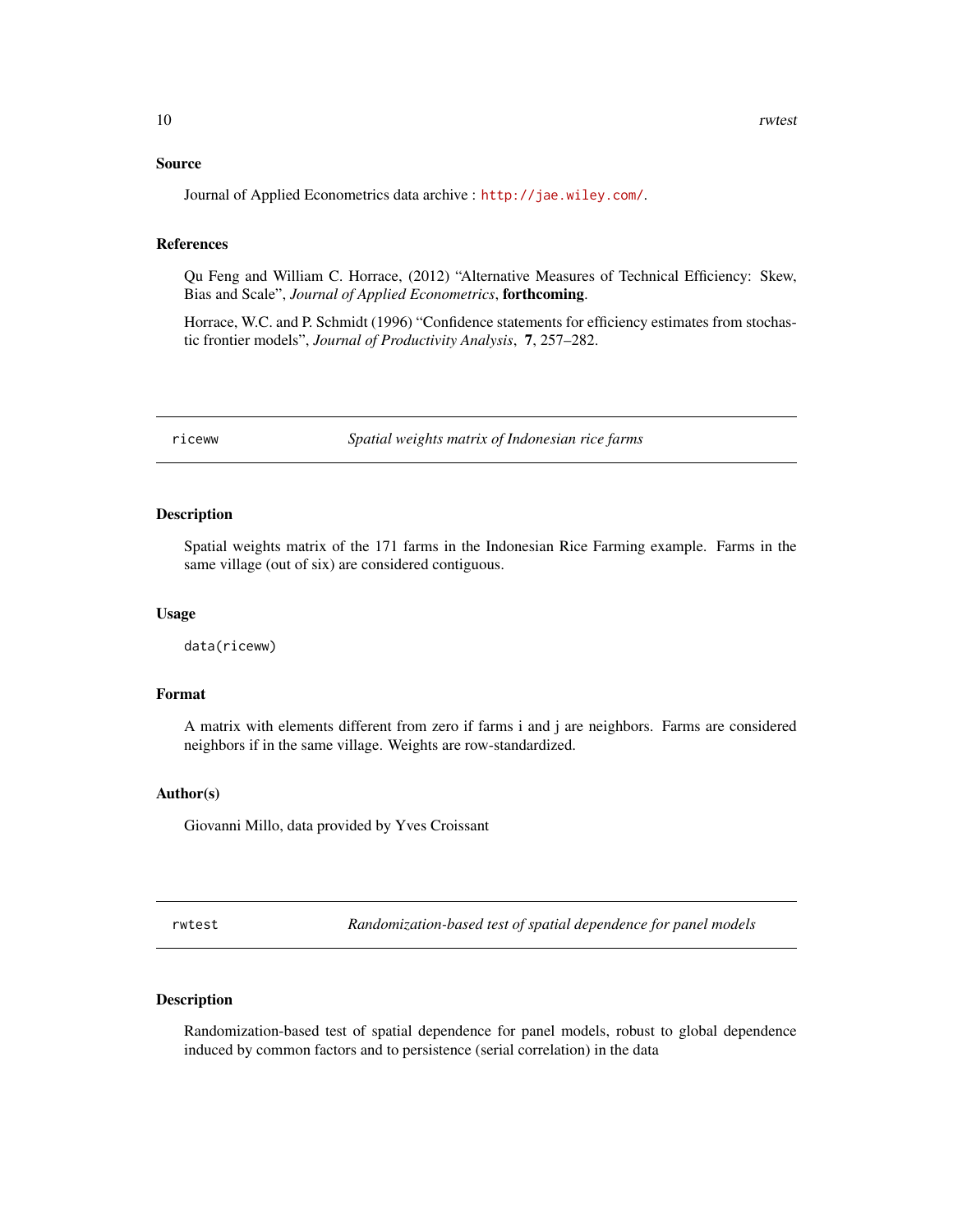rwtest 11

# Usage

```
rwtest(x, \ldots)## S3 method for class 'formula'
rwtest(x, data, w, index = NULL, model = NULL,
                         replications = 99, seed=NULL, order=1,
                         mc=1, test = c("rho", "cd", "sclm"),
                         alternative=c("twosided", "onesided",
                                        "symmetric"), ...)
## S3 method for class 'panelmodel'
rwtest(x, w, replications = 99, seed=NULL,
                         order=1, mc=1,
                         test = c("rho", "cd", "sclm"),
                         alternative=c("twosided", "onesided",
                                       "symmetric"), ...)
## S3 method for class 'pseries'
rwtest(x, w, replications = 99, seed=NULL,
                         order=1, mc=1,
                         test = c("rho", "cd", "sclm"),
                         alternative=c("twosided", "onesided",
                                       "symmetric"), ...)
```
# Arguments

| X            | an object of class formula, panelmodel, or pseries (depending on the respec-<br>tive interface) describing the model to be tested                                                                                                                                                                                                                                                                                                           |
|--------------|---------------------------------------------------------------------------------------------------------------------------------------------------------------------------------------------------------------------------------------------------------------------------------------------------------------------------------------------------------------------------------------------------------------------------------------------|
| data         | a data.frame                                                                                                                                                                                                                                                                                                                                                                                                                                |
| W            | a n x n matrix describing proximity between individuals, with $w_i j = a$ where<br>a is any number such that as . logical(a)==TRUE, if $i, j$ are neighbours, 0 or<br>any number $b$ such that as . logical $(b)$ ==FALSE elsewhere. Only the lower<br>triangluar part (without diagonal) of w after coercing by as . logical () is eval-<br>uated for neighbouring information (but w can be symmetric). See also Details<br>and Examples. |
| index        | an optional numerical index, in case data has to be formatted by plm. data                                                                                                                                                                                                                                                                                                                                                                  |
| model        | an optional character string indicating which type of model to estimate; if left to<br>NULL, the original heterogeneous specification of Pesaran is used                                                                                                                                                                                                                                                                                    |
| replications | the number of Monte Carlo randomizations of the neighbourhood matrix (de-<br>fault: 99),                                                                                                                                                                                                                                                                                                                                                    |
| seed         | the optional random seed,                                                                                                                                                                                                                                                                                                                                                                                                                   |
| order        | the order of neighbourhood to test for,                                                                                                                                                                                                                                                                                                                                                                                                     |
| mc           | the number of parallel threads to execute; defaults to 1 (serial execution); is<br>limited to the number of execution cores actually available, and depends on<br>operating system support.                                                                                                                                                                                                                                                 |
| test         | the type of test statistic to be returned. One of                                                                                                                                                                                                                                                                                                                                                                                           |
|              | • "rho" for the average correlation coefficient,                                                                                                                                                                                                                                                                                                                                                                                            |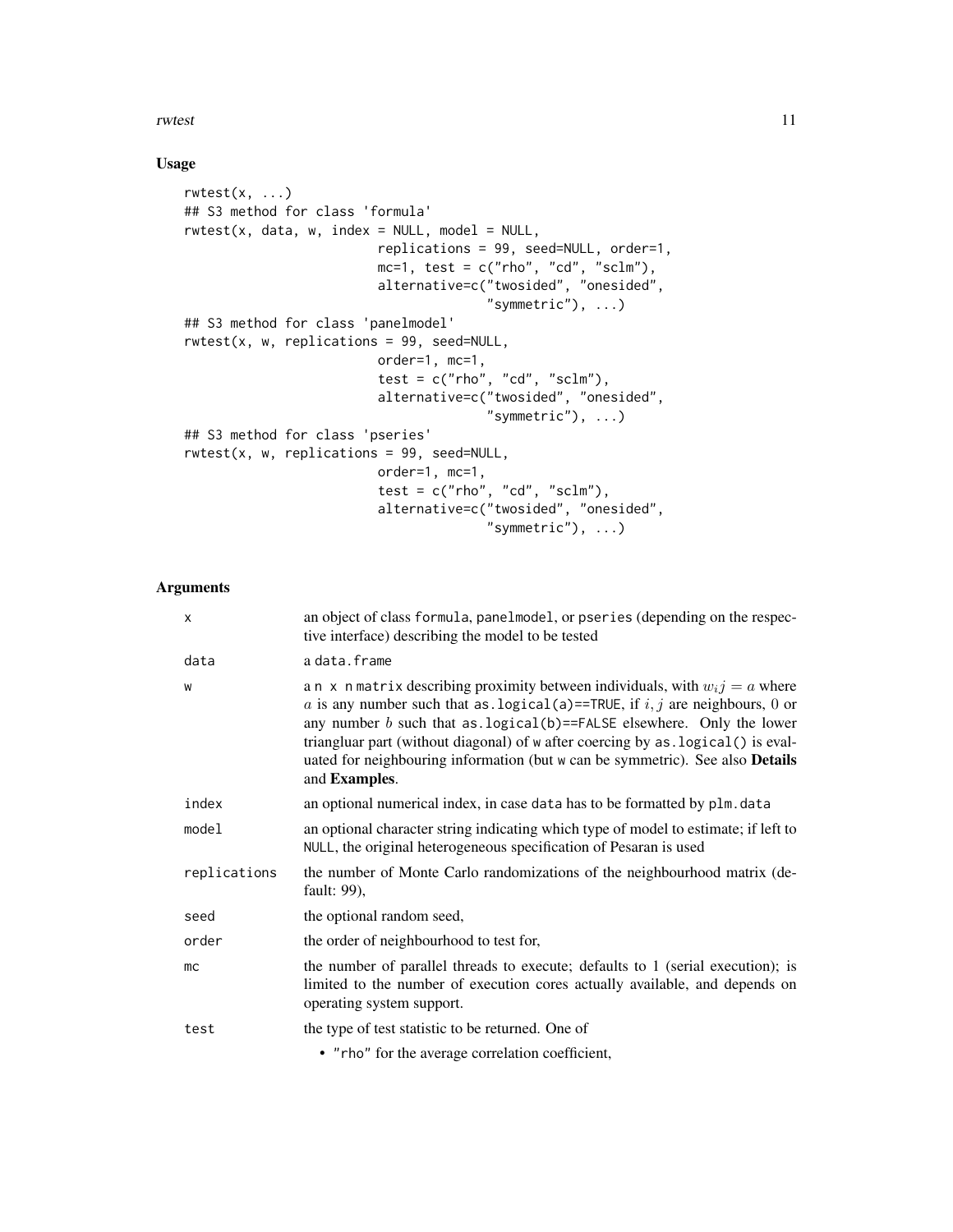|                         | • "cd" for Pesaran's CD statistic, or                                          |
|-------------------------|--------------------------------------------------------------------------------|
|                         | • "sclm" for the scaled version of Breusch and Pagan's LM statistic.           |
| alternative             | the alternative hypothesis for the test, defaulting to (asymmetric) two sided, |
| $\cdot$ $\cdot$ $\cdot$ | further arguments to be passed on to plm, such as e.g. effect or random.method |
|                         |                                                                                |

#### Details

This test is meant as a generalization of Pesaran's spatial dependence test  $"CD(p)"$  for robustness against global dependence (perhaps of the factor type) and persistence in the data, both of which the original test does not tolerate.

The procedure can be applied to model residuals as well as to individual pseries. See the comments in pcdtest as for the different methods.

Space is defined supplying a proximity matrix (elements coercible to logical) with argument w which provides information on whether any pair of individuals are neighbours or not. If order=1, only first-order neighbouring pairs will be used in computing the test; else, w will be transformed in the neighbourhood matrix of the appropriate order. The matrix need not be binary, so commonly used "row–standardized" matrices can be employed as well. nb objects from **spdep** must instead be transformed into matrices by spdep's function nb2mat before using.

Notice that the "rho" and "cd" tests are permutationally equivalent.

The test is suitable also for unbalanced panels.

The test on a pseries is the same as a test on a pooled regression model of that variable on a constant, i.e. rwtest(some\_pseries) is equivalent to rwtest(plm(some\_var ~ 1, data = some\_pdata.frame, model = "pooling") and also equivalent to rwtest(some\_var  $\sim$  1, data = some\_data), where some\_var is the variable name in the data which corresponds to some\_pseries.

#### Value

An object of class "htest".

#### Author(s)

Giovanni Millo

#### References

Millo, G. (2016), A simple randomization test for spatial dependence in the presence of common factors and serial correlation, *(unpublished)*, xx(x), pp. xxx–xxx. Pesaran, M.H. (2004), General Diagnostic Tests for Cross Section Dependence in Panels, *CESifo* Working Paper 1229. Pesaran, M.H. (2015), Testing Weak Cross–Sectional Dependence in Large Panels, *Econometric Reviews*, 34(6-10), pp. 1089–1117.

#### Examples

```
data(Produc, package = "plm")
data(usaww)
fm \leq log(gsp) \sim log(pcap) + log(pc) + log(em) + unemp## test on heterogeneous model (separate time series regressions)
rwtest(fm, data = Produc, w=usaww, index = c("state", "year"))
```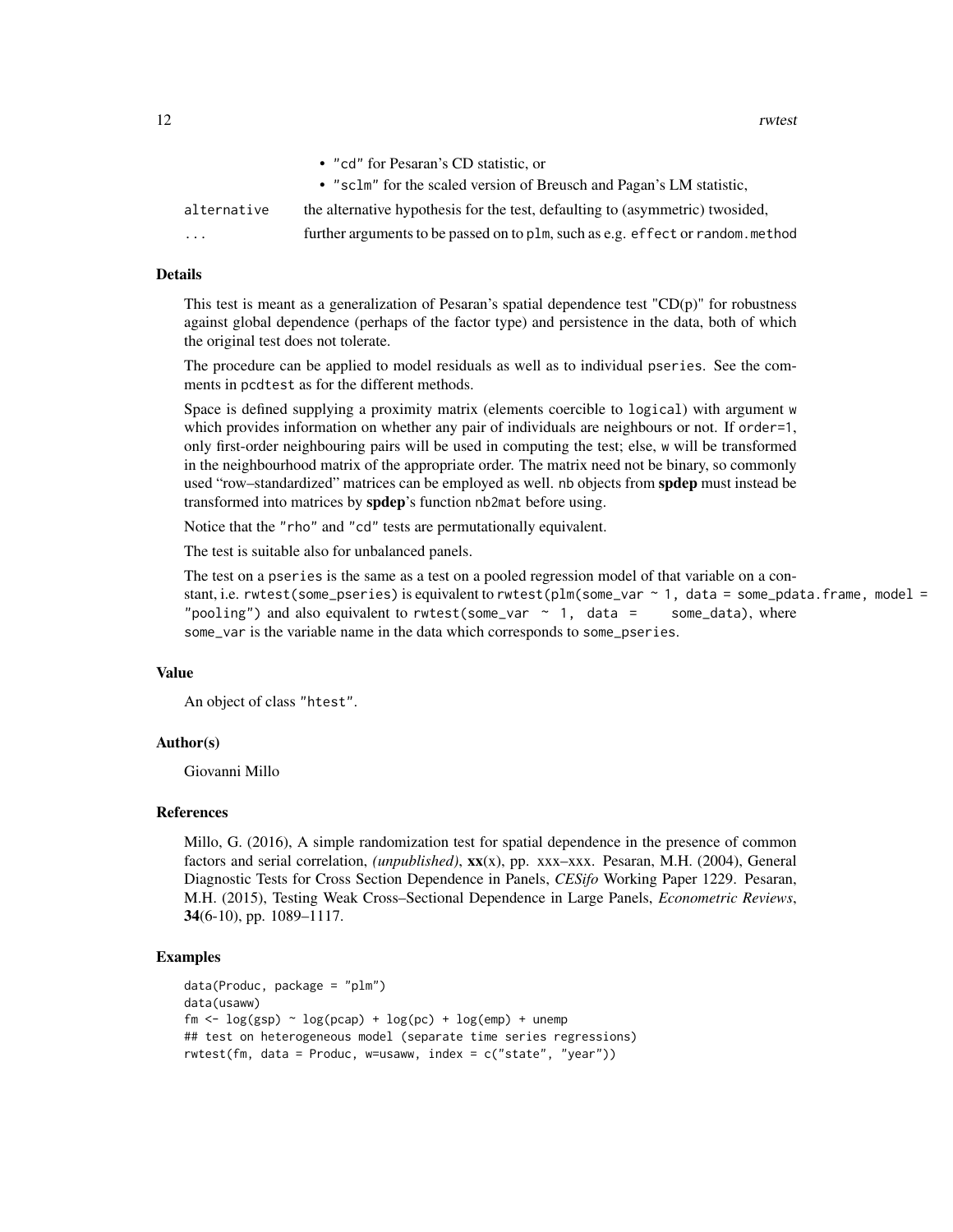```
## test on two-way fixed effects homogeneous model
rwtest(fm, data = Produc, w=usaww, index = c("state", "year"),
       model = "within", effect = "twoways")## test on panelmodel object
library(plm)
g <- plm(fm, data = Produc)
rwtest(g, w=usaww)
## test on pseries, higher-order neighbourhood
pprod <- pdata.frame(Produc)
rwtest(pprod$gsp, w=usaww, order=3)
```
#### slag *Spatial lag operator*

#### Description

Spatial lagging method for vectors or pseries objects.

#### Usage

## S3 method for class 'pseries' slag(x, listw, maxlag, ...)

#### Arguments

| x      | an object of class pseries              |
|--------|-----------------------------------------|
| listw  | an object of class listw                |
| maxlag | the spatial lag order (including lower) |
|        | additional arguments to be passed       |

# Value

a pseries

#### Author(s)

Giovanni Millo

# Examples

```
data(Produc, package="plm")
data(usaww)
usalw <- mat2listw(usaww)
fm <- log(gsp)~log(pcap)+log(pc)+log(emp)+unemp+slag(log(pcap),
  listw=usalw)
slxmod <- spreml(fm, data=Produc, w = usaww,
  model="pooling", lag=FALSE, errors="ols")
```
<span id="page-12-0"></span> $slag$  13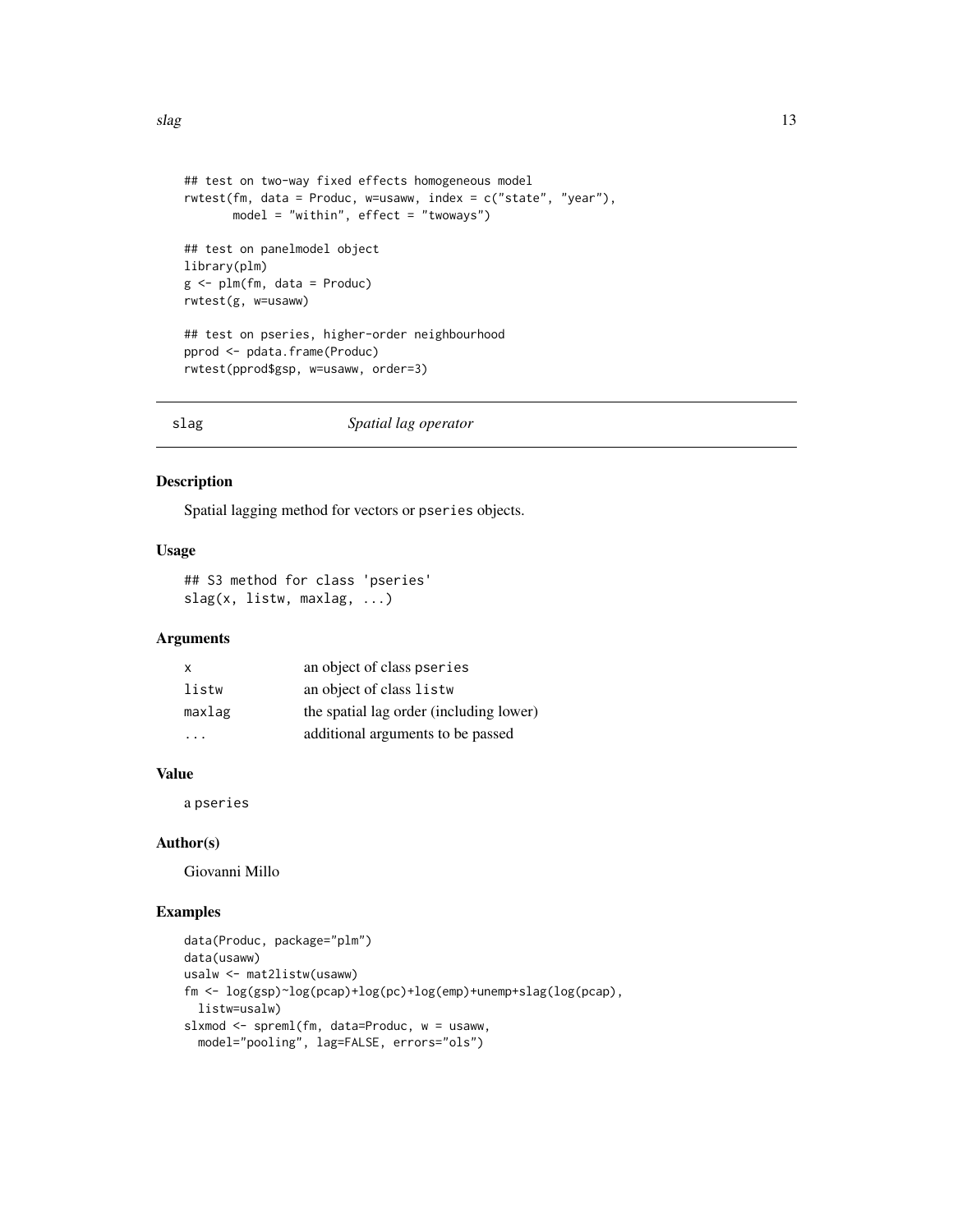#### <span id="page-13-0"></span>**Description**

Locally robust LM tests for spatial lag (error) correlation sub spatial error (lag) correlation in panel models

#### Usage

```
slmtest(x,...)## S3 method for class 'formula'
slmtest(formula, data, listw, model="pooling",
test=c("lme","lml","rlme","rlml"), index=NULL, ...)
## S3 method for class 'plm'
slmtest(x, listw,
test=c("lme","lml","rlme","rlml"), ...)
```
#### Arguments

| formula      | an object of class formula                                                                                  |
|--------------|-------------------------------------------------------------------------------------------------------------|
| data         | a data. frame or pdata. frame containing the variables in the model                                         |
| $\mathsf{x}$ | an object of class plm                                                                                      |
| listw        | either a matrix or a listw representing the spatial structure                                               |
| model        | a character value specifying the transformation to be applied to the data.                                  |
| test         | one of c("lme","lml","rlme","rlml"), the test to be performed.                                              |
| index        | either NULL (default) or a character vector to identify the indexes among the<br>columns of the data. frame |
| $\cdot$      | additional arguments to be passed                                                                           |

#### Details

This tests are panel versions of the locally robust LM tests of Anselin et al. (1996), based on a pooling assumption: i.e., they do not allow for any kind of individual effect. Therefore it is advisable to employ a within transformation whenever individual effects cannot be ruled out.

It must be kept in mind that these locally robust procedures have been designed for situations in which the "other" effect is not of substantial magnitude, and can behave suboptimally otherwise.

Four tests are available to be chosen through the test argument: "lml" for "LM lag" and, respectively, "lme" for "LM error" are the standard, non-robust versions, obtained simply pooling the cross-sectional versions; "rlml" and "rlme" are, respectively, the locally robust test for lag, allowing for a spatial error; and for error, allowing for a spatial lag.

The model argument, specified according to the standards of plm, is passed on internally and employed to determine the panel data transformation to be applied before calculating the test. Defaults to "pooling" (no transformation).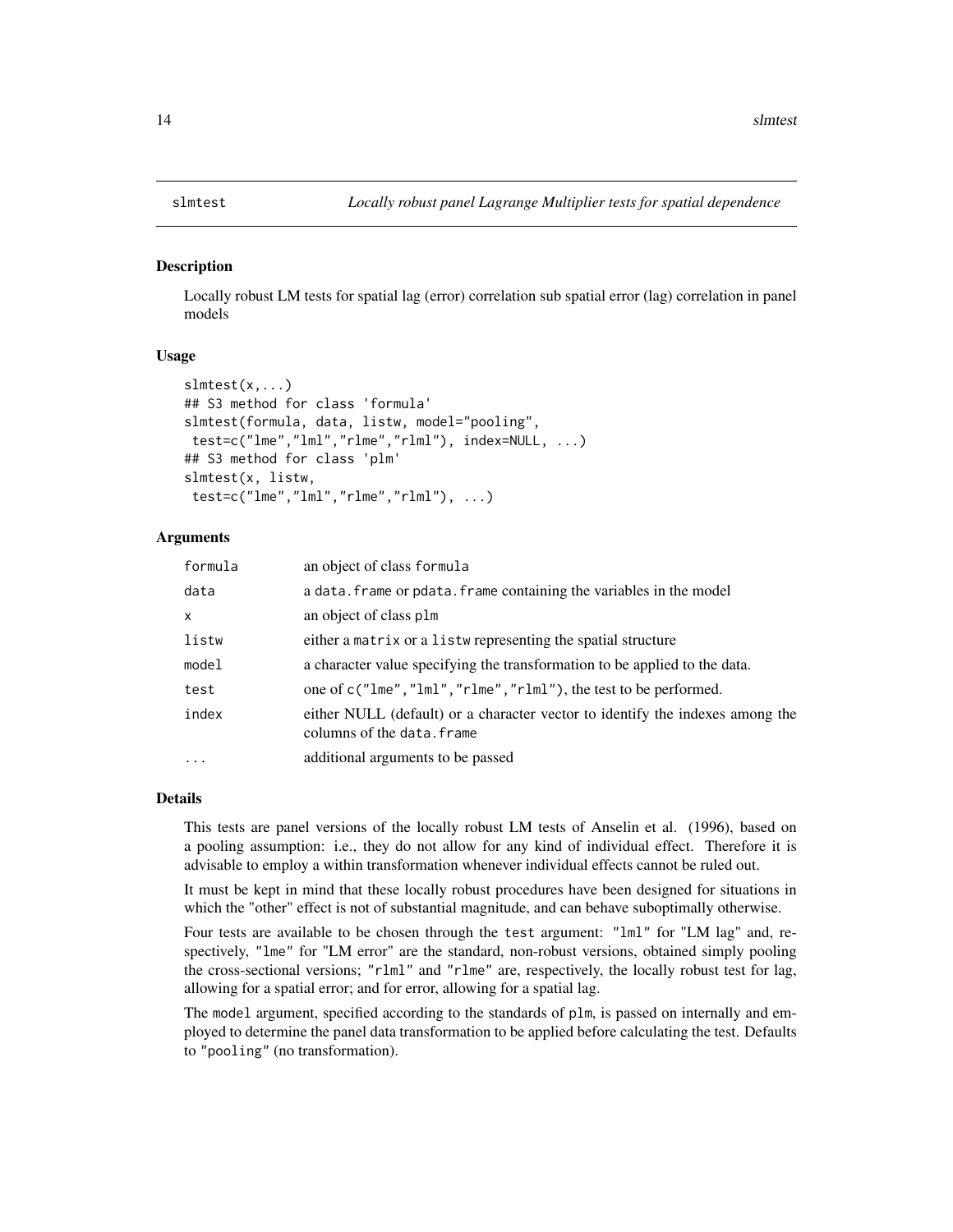<span id="page-14-0"></span>spgm and the state of the state of the state of the state of the state of the state of the state of the state of the state of the state of the state of the state of the state of the state of the state of the state of the s

# Value

an object of class htest

# Author(s)

Giovanni Millo

#### References

Anselin, L., Bera, A.K., Florax, R. and Yoon, M.J. (1996) Simple diagnostic tests for spatial dependence. *Regional Science and Urban Economics*, 26(1), 77-104. Elhorst, J.P. (2014) Spatial Panel data Models, in Spatial Econometrics (Springer) 37-93.

#### Examples

```
data(Produc, package="plm")
data(usaww)
fm <- log(gsp)~log(pcap)+log(pc)+log(emp)+unemp
## robust LM test for spatial error sub spatial lag
## model on original data, pooling hypothesis
slmtest(fm, data=Produc, listw = usaww, test="rlme")
## model on within-transformed (time-demeaned) data,
## eliminates individual effects
slmtest(fm, data=Produc, listw = usaww, test="rlme",
 model="within")
```
spgm *GM estimation of spatial panel data models*

#### Description

GM estimation of panel data models with spatially correlated errors components of the form:

$$
y_N(t) = \lambda Wy + X_N(t)\beta + u_N(t)
$$

$$
u_N(t) = \rho W_N u_N(t) + \epsilon(t)
$$

$$
\epsilon_N=(e_T\otimes I_N)\mu_N+\nu_N
$$

where  $\rho$ , and the variance components  $\sigma_{\mu}^2$  and  $\sigma_{\nu}^2$  are estimated by GM, and the model coefficients by a feasible GLS estimator. The model can also include additional (other than the spatial lag) endogenous variables.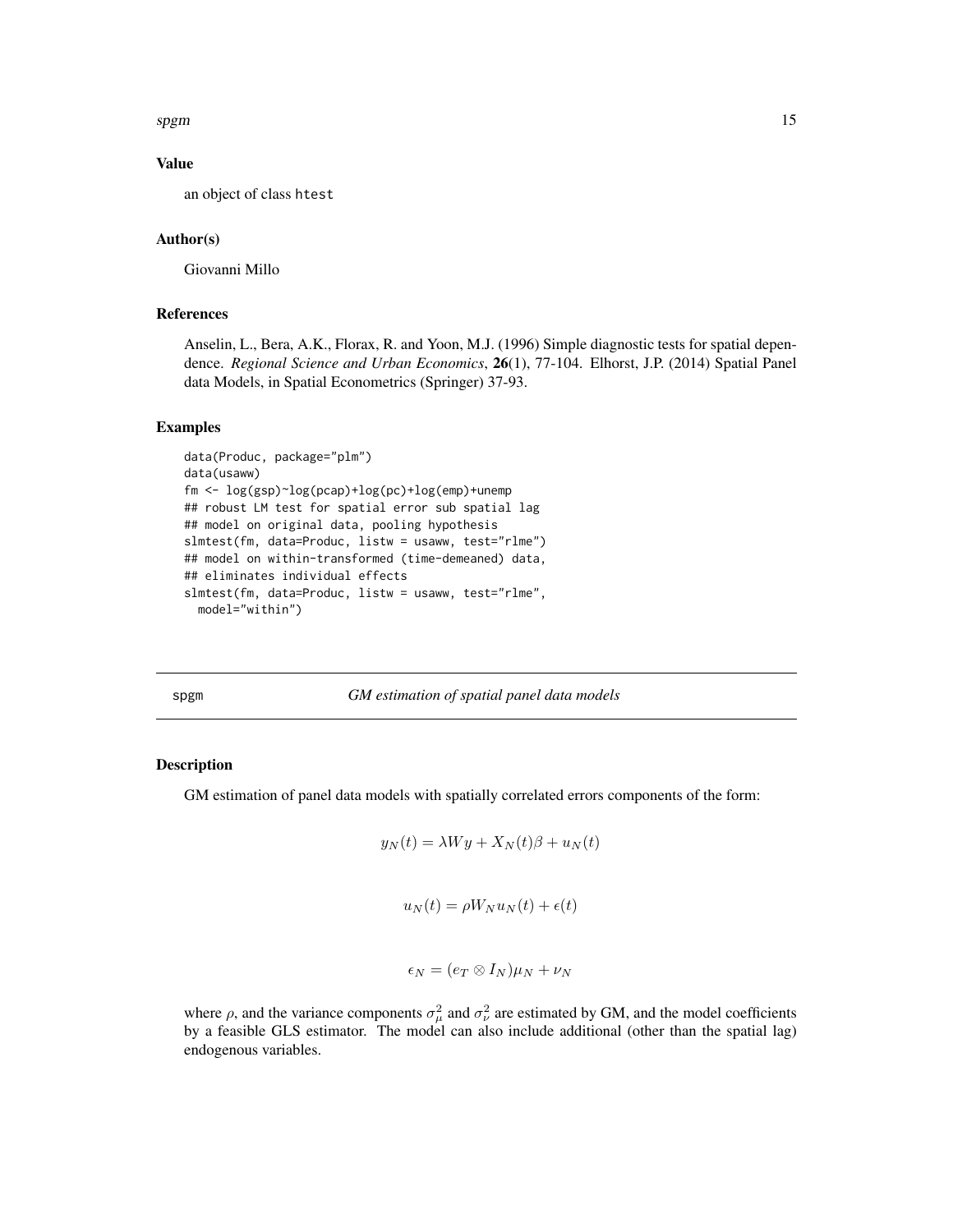# Usage

```
spgm(formula, data=list(), index=NULL, listw =NULL, listw2 = NULL,
        model=c("within","random"), lag = FALSE, spatial.error=TRUE,
        moments = c("initial", "weights", "fullweights"), endog = NULL,
         instruments= NULL, lag.instruments = FALSE, verbose = FALSE,
        method = c("w2sls", "b2sls", "g2sls", "ec2sls"), control = list(),
        optim.method = "nlminb", pars = NULL)
```
# Arguments

| formula         | a description of the model to be fit. The details of model specification are given<br>for $lm$                                                                                                                                                                                            |
|-----------------|-------------------------------------------------------------------------------------------------------------------------------------------------------------------------------------------------------------------------------------------------------------------------------------------|
| data            | an object of class data. frame or pdata. frame. An optional data frame con-<br>taining the variables in the model. When the obect is a data. frame, the first<br>two columns may contain the indexes. See index                                                                           |
| index           | if not NULL (default), a character vector to identify the indexes among the<br>columns of the data, frame                                                                                                                                                                                 |
| listw           | an object of class listw, matrix, or Matrix.                                                                                                                                                                                                                                              |
| listw2          | an object of class listw, matrix, or Matrix. Only if both lag and spatial.error<br>are both TRUE                                                                                                                                                                                          |
| model           | One of "within" or "random". The assumption made on the individual effects                                                                                                                                                                                                                |
| lag             | if TRUE a spatial lag of the dependent variable is added to the regression equation                                                                                                                                                                                                       |
| spatial.error   | a logic vector. If TRUE the spatial autoregressive error term is added to the model<br>and an estimate for $\rho$ is produced                                                                                                                                                             |
| moments         | "initial" (default) defines the set of GM estimator to be used. Alternatives<br>are "weights" and "fullweights" (See Details)                                                                                                                                                             |
| endog           | additional endogenous variables. Default NULL. If not NULL should be specified<br>as a formula with no dependent variable (endog = $\sim x1 + x2$ ). Note the $\sim$ before<br>the expression.                                                                                            |
| instruments     | external instruments. Default NULL. If not NULL should be specified as a formula<br>with no dependent variable (instruments = $\sim x1 + x2$ ). Note the $\sim$ before the<br>expression.                                                                                                 |
| lag.instruments |                                                                                                                                                                                                                                                                                           |
|                 | should the external instruments be spatially lagged?                                                                                                                                                                                                                                      |
| verbose         | default FALSE, If TRUE reports function values during optimization                                                                                                                                                                                                                        |
| method          | One of "w2s1s", "b2s1s", "g2s1s", "ec2s1s". (See Details)                                                                                                                                                                                                                                 |
| control         | a list of control parameters for the optimization                                                                                                                                                                                                                                         |
| optim.method    | default set to "nlminb". or optionally a method passed to optim to use an<br>alternative optimizer.                                                                                                                                                                                       |
| pars            | initial values of the parameter rho and sigmav. The default for rho is to start<br>from a regression of the spatially lagged residuals on the residuals (depending<br>on the model). For sigmav the starting value is the variance of the residuals<br>(again this depends on the model). |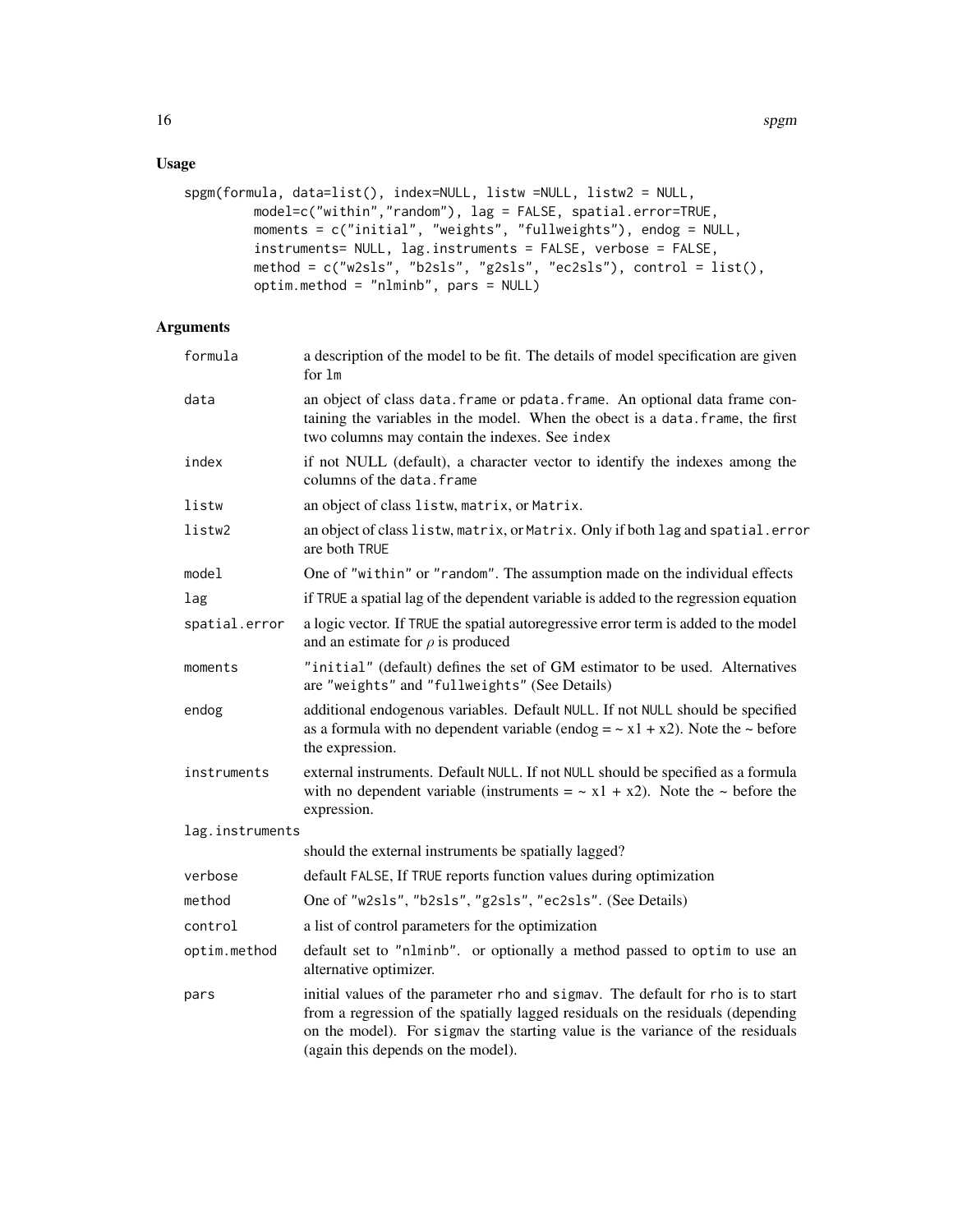#### Details

spgm and the state of the state of the state of the state of the state of the state of the state of the state of the state of the state of the state of the state of the state of the state of the state of the state of the s

The function is a very general interface to estimate various nested specifications of the general model including additional endogenous variables described above. When both spatial.error and lag are FALSE the model reduces to a panel data model with an additional endogeneous variable. The function then uses ivsplm to perform the Instrumental Variables and two-stage least squares for panel data model. method = "w2sls" corresponds to the fixed effects estimator, method = "b2sls" to the between effects model, method = "g2sls" to the GLS random effects model, and method = "ec2sls" to the Baltagi's EC2SLS.

When spatial.error is TRUE and lag is FALSE the model is one with spatially autocorrelated error components. If effects is "random", the Kapoor et al. (2007) GM estimator is performed and the residuals in the first step come from an OLS regression. When moments is "initial", the initial estimator is calculated. This first set of GM estimators is based only on a subset of the moments conditions and assigns equal weigths to each of them. When moments is "fullweights", the second set of GM estimators is calculated. This estimator is based on the full set of moments conditions. It also involves the expression for the variance covariance matrix of the sample moments calculated under the assumption of normally distributed innovations. The calculation of the trace terms in the expression of the variance covariance matrix of the sample moments uses codes from the Matrix package. When moments is"weights", the third set of GM estimator is used. This is motivated by computational issues. The procedure is analogous to the second one but uses a simplified expression for the variance covariance matrix of the sample moments. If effects is "fixed", the initial estimator is a within estimator and the moments conditions of Kapoor et al. (2007) are modified accordingly.

Finally, when both spatial.error and lag are TRUE the complete model is estimated (with or without additional endogenous variables). OLS residuals are no longer consistent because of the spatially lagged dependent variable. If effects is "random", two initial estimators are computed: a within two-stage least squares and a between two stage least squares. The two sets of corresponding residuals are used in the spatial generalized moments estimator (GM) where the moments conditions of Kapoor et al. (2007) are again modified accordingly. If effects is "fixed", the initial estimator is a within two stage least squares estimator and the moments conditions of Kapoor et al. (2007) are modified accordingly.

Note that for the random effects models,  $\sigma_{\mu}^2$  is not reported.  $\sigma_1^2$  is reported instead. However, a value for  $\sigma_{\mu}^2$  can easily be obtained from:

$$
\sigma_1^2 = \sigma_\nu^2 + T\sigma_\mu^2
$$

The function also produces an estimate for  $\theta$  which is a function of the variance components.

#### Value

An object of class "splm".

|             | coefficients GLS coefficients estimate of the model parameters   |
|-------------|------------------------------------------------------------------|
| <b>VCOV</b> | the variance covariance matrix of the estimated coefficients     |
| residuals   | the GLS residuals                                                |
|             | fitted.values difference between response variable and residuals |
| sigma2      | GLS residuals variance                                           |
| type        | 'random effect GM'                                               |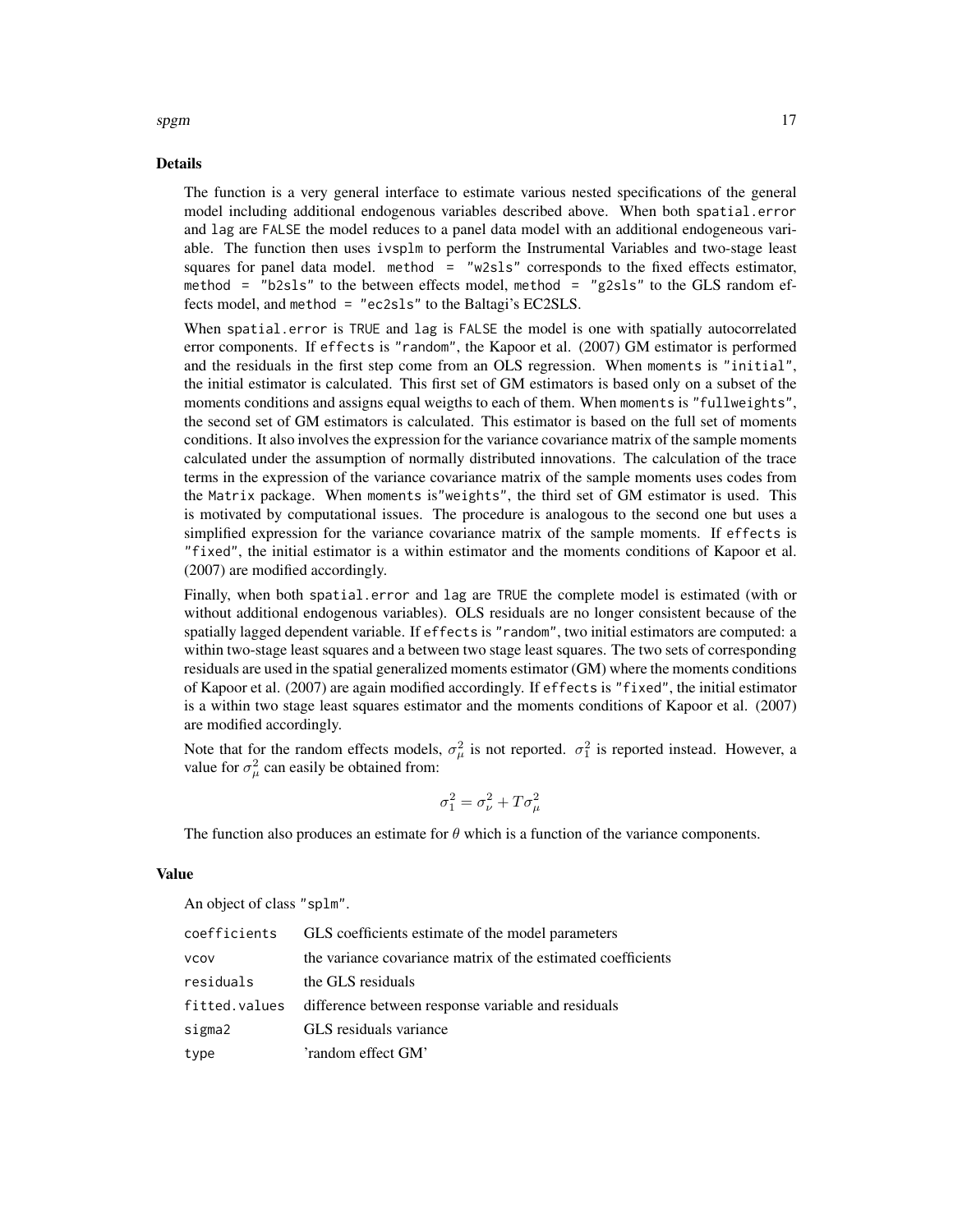<span id="page-17-0"></span>18 sphtest and the sphere of the sphere of the sphere of the sphere of the sphere of the sphere of the sphere of the sphere of the sphere of the sphere of the sphere of the sphere of the sphere of the sphere of the sphere

| a vector including the spatial parameter and the variance components (see De-<br>tails) |
|-----------------------------------------------------------------------------------------|
| the matrix of the data used                                                             |
| the call used to create the object                                                      |
|                                                                                         |

#### Author(s)

Gianfranco Piras

#### References

Kapoor, M., Kelejian, H.H. and Prucha, I.R. (2007) Panel data model with spatially correlated error components, *Journal of Econometrics*, 140, pages 97–130.

Mutl, J., and Pfaffermayr, M. (2011) The Hausman test in a Cliff and Ord panel model, *Econometrics Journal*, 14, pages 48–76.

Kelejian, H.H. and Prucha, I.R. (1999) A Generalized Moments Estimator for the Autoregressive Parameter in a Spatial Model, *International Economic Review*, 40, pages 509–533.

Kelejian, H.H. and Prucha, I.R. (1999) A Generalized Spatial Two Stage Least Square Procedure for Estimating a Spatial Autoregressive Model with Autoregressive Disturbances, *Journal of Real Estate Finance and Economics*, 17, pages 99–121.

Millo, G., Piras, G. (2012) splm: Spatial Panel Data Models in R. *Journal of Statistical Software*, 47(1), 1–38. URL http://www.jstatsoft.org/v47/i01/.

#### Examples

```
data(Produc, package = "plm")
data(usaww)
GM <- spgm(log(gsp)~log(pcap)+log(pc)+log(emp)+unemp, data=Produc,
           listw = usaww, moments="fullweights", spatial.error = TRUE)
summary(GM)
```
sphtest *Hausman test for spatial panel data models*

#### Description

Hausman specification test for spatial panel data models

#### Usage

```
sphtest(x, \ldots)## S3 method for class 'formula'
splits(t, data, index = NULL, listw,spatial.model = c("lag", "error", "sarar"),
      method = c("ML", "GM"), errors = c("KKP", "BSK"),...)
## S3 method for class 'splm'
sphtest(x, x2, ...)
```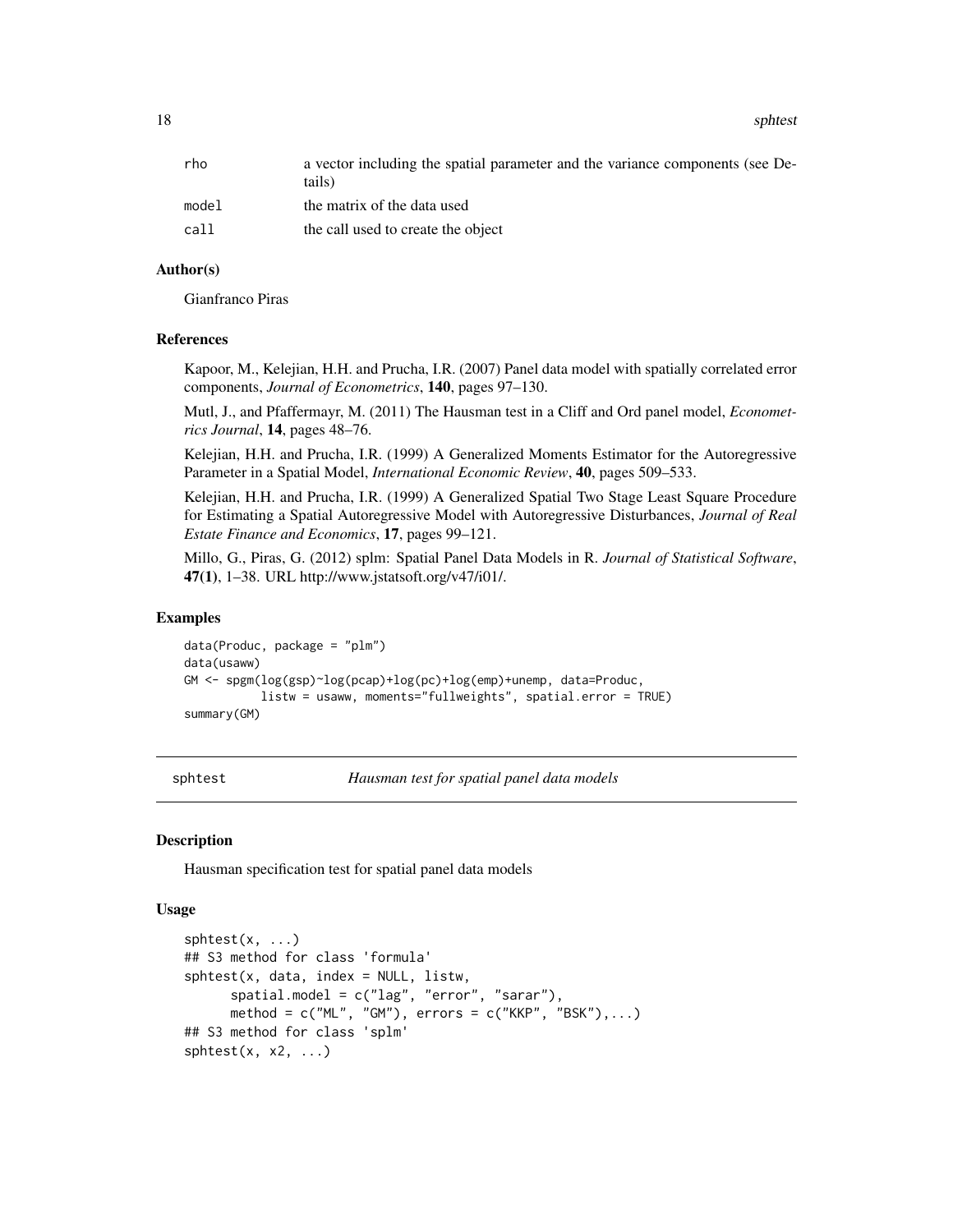#### sphtest 19

### Arguments

| $\times$      | an object of class formula or splm                                                                                                                                                                              |
|---------------|-----------------------------------------------------------------------------------------------------------------------------------------------------------------------------------------------------------------|
| x2            | an object of class splm                                                                                                                                                                                         |
| data          | an object of class data. frame or pdata. frame. An optional data frame con-<br>taining the variables in the model. When the obect is a data, frame, the first<br>two columns may contain the indexes. See index |
| index         | if not NULL (default), a character vector to identify the indexes among the<br>columns of the data.frame                                                                                                        |
| listw         | an object of class listw created for example by nb2listw                                                                                                                                                        |
| spatial.model | one of c("lag", "error", "sarar"), the model to be estimated (only lag, only<br>error, both lag and error dependence)                                                                                           |
| method        | one of $c("ML", "GM")$                                                                                                                                                                                          |
| errors        | one of c("BSK", "KPP"). When method is "ML" defines the specification of the<br>innovations                                                                                                                     |
| $\cdots$      | additional arguments to be passed                                                                                                                                                                               |

# Value

an object of class htest

# Author(s)

Gianfranco Piras

# References

Millo, G., Piras, G. (2012) splm: Spatial Panel Data Models in R. *Journal of Statistical Software*, 47(1), 1–38. URL http://www.jstatsoft.org/v47/i01/.

#### See Also

spgm

# Examples

```
data(Produc, package="plm")
data(usaww)
fm <- log(gsp)~log(pcap)+log(pc)+log(emp)+unemp
test1<-sphtest(fm,data=Produc, listw = mat2listw(usaww),
                spatial.model = "error", method="GM")
test1
mod1<- spgm(fm, data=Produc, listw = usaww, model = "random",
             spatial.error = TRUE, moments="fullweights")
mod2<- spgm(fm, data=Produc, listw = usaww, model = "within",
             spatial.error = TRUE)
test2<-sphtest(mod1, mod2)
test2
```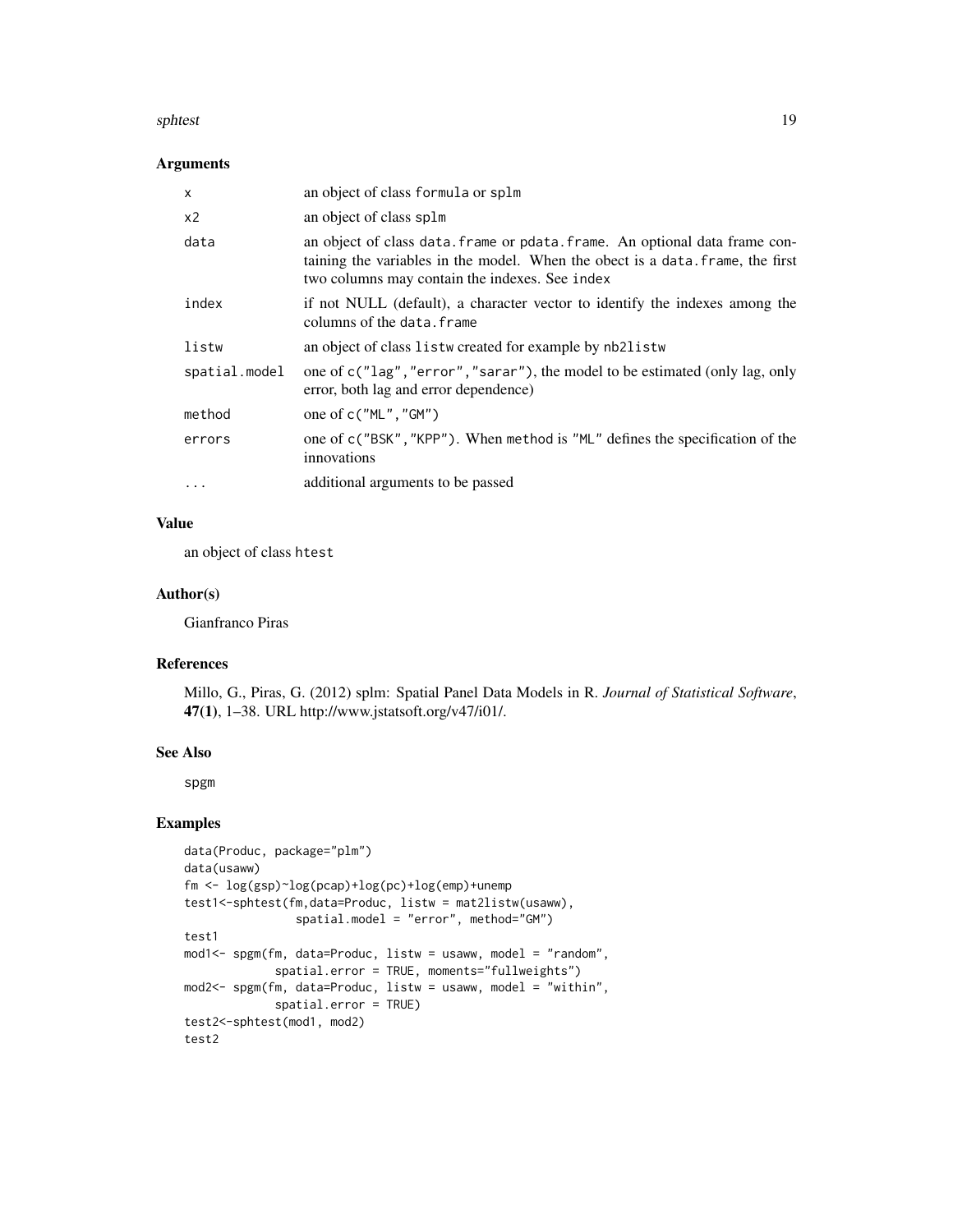#### <span id="page-19-0"></span>Description

Maximum likelihood (ML) estimation of spatial panel models, possibly with fixed or random effects.

#### Usage

```
spml(formula, data, index=NULL, listw, listw2=listw, na.action,
                 model=c("within","random","pooling"),
                 effect=c("individual","time","twoways"),
                 lag=FALSE, spatial.error=c("b","kkp","none"),
                 ...)
```
# Arguments

| formula       | a symbolic description of the model to be estimated                                                                                                                                                                                |
|---------------|------------------------------------------------------------------------------------------------------------------------------------------------------------------------------------------------------------------------------------|
| data          | an object of class data. frame or pdata. frame. A data frame containing the<br>variables in the model. When the object is a data. frame, the first two columns<br>shall contain the indexes, unless otherwise specified. See index |
| index         | if not NULL (default), a character vector to identify the indexes among the<br>columns of the data.frame                                                                                                                           |
| listw         | an object of class listwor a matrix. It represents the spatial weights to be used<br>in estimation.                                                                                                                                |
| listw2        | an object of class listwor a matrix. Second of set spatial weights for estima-<br>tion, if different from the first (e.g., in a 'sarar' model).                                                                                    |
| na.action     | see spdep for more details.                                                                                                                                                                                                        |
| model         | one of c("within", "random", "pooling").                                                                                                                                                                                           |
| effect        | one of c("individual","time","twoways"); the effects introduced in the<br>model.                                                                                                                                                   |
| lag           | default=FALSE. If TRUE, a spatial lag of the dependent variable is added.                                                                                                                                                          |
| spatial.error | one of c("b", "kkp", "none"). The type of spatial error in the specification, if<br>any. See details.                                                                                                                              |
| $\cdot$       | additional argument to pass over to other functions                                                                                                                                                                                |

# Details

The models are estimated by two-step Maximum Likelihood. Further optional parameters to be passed on to the estimator may be: pvar: if TRUE the pvar function is called hess: if TRUE use numerical Hessian instead of GLS for the standard errors of the estimates quiet: if FALSE report function and parameters values during optimization initval: one of c("zeros", "estimate"), the initial values for the parameters. If "zeros" a vector of zeros is used. if "estimate" the initial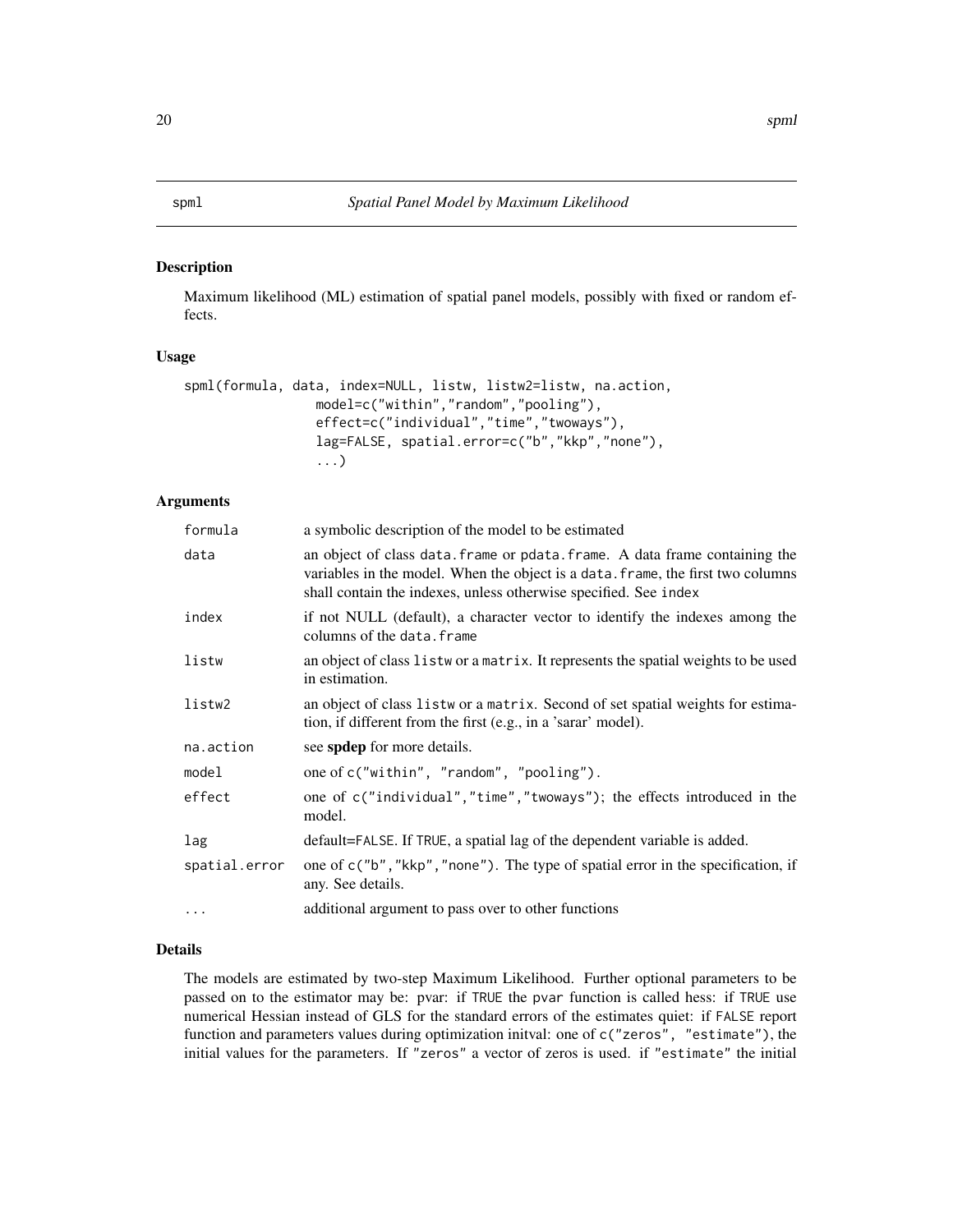#### spml 21

values are retreived from the estimation of the nested specifications. Alternatively, a numeric vector can be specified. x.tol: Tolerance. See nlminb for details. rel.tol: Relative tolerance. See nlminb for details.

#### Value

An object of class "splm".

| coefficients  | coefficients estimate of the model parameters                                               |
|---------------|---------------------------------------------------------------------------------------------|
| arcoef        | the coefficient for the spatial lag on y                                                    |
| errcomp       | the estimates of the error variance components                                              |
| <b>VCOV</b>   | the asymptotic variance covariance matrix of the estimated coefficients                     |
| vcov.arcoef   | the asymptotic variance of the estimated spatial lag parameter                              |
| vcov.errcomp  | the asymptotic variance covariance matrix of the estimated error covariance pa-<br>rameters |
| type          | 'random effects ML'                                                                         |
| residuals     | the model residuals                                                                         |
| fitted.values | the fitted values, calculated as $\hat{y} = X\hat{\beta}$                                   |
| sigma2        | GLS residuals variance                                                                      |
| model         | the matrix of the data used                                                                 |
| call          | the call used to create the object                                                          |
| logLik        | the value of the log likelihood function at the optimum                                     |
| errors        | the value of the errors argument                                                            |

# Author(s)

Giovanni Millo

# References

Baltagi, B.H., Song, S.H., Jung B. and Koh, W. (2007) Testing panel data regression models with spatial and serial error correlation. *Journal of Econometrics*, 140, 5-51.

Millo, G., Piras, G. (2012) splm: Spatial Panel Data Models in R. *Journal of Statistical Software*, 47(1), 1–38. URL http://www.jstatsoft.org/v47/i01/.

# See Also

spgm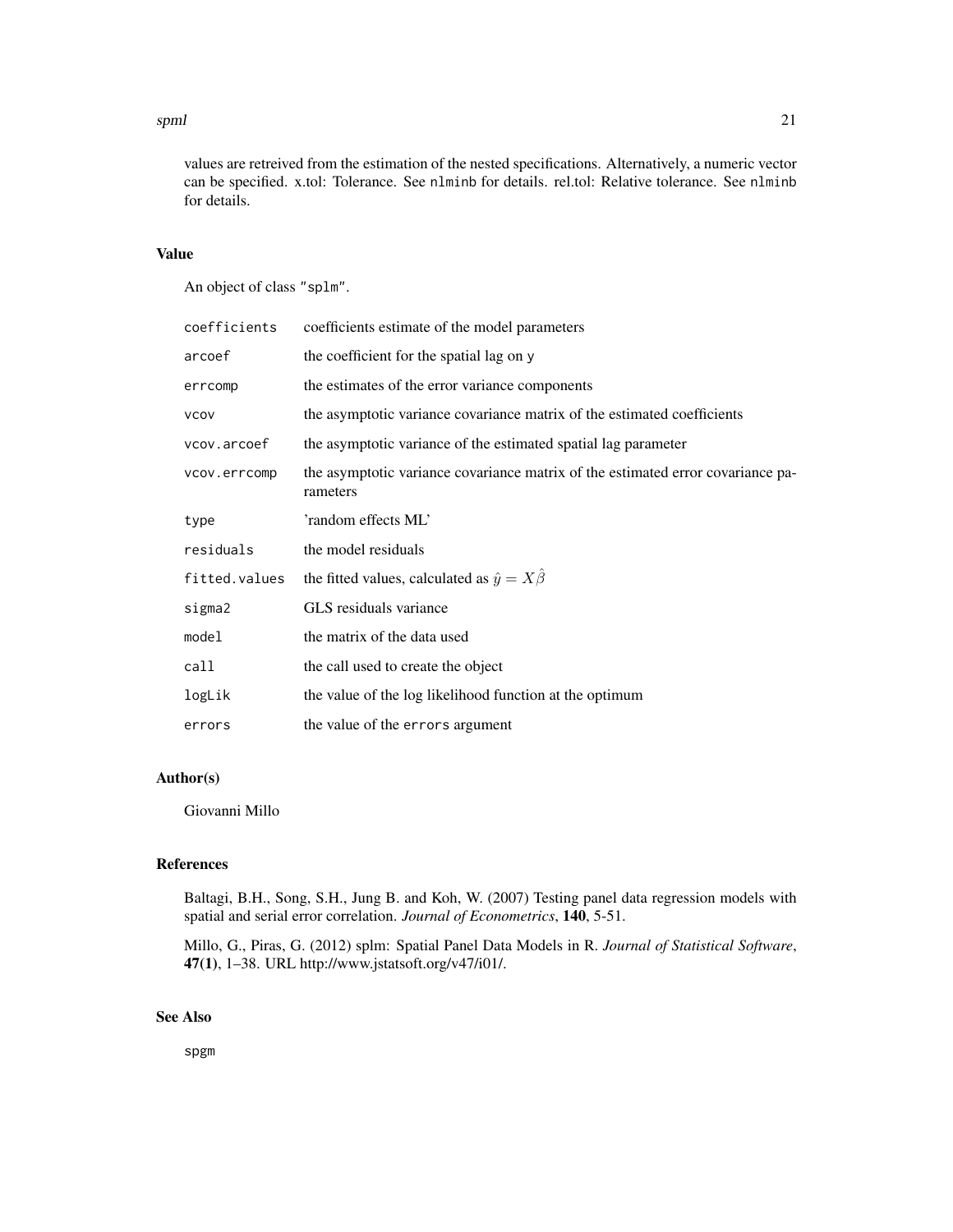22 spreml

## Examples

```
data(Produc, package = "plm")
data(usaww)
fm \leftarrow log(gsp) \sim log(pcap) + log(pc) + log(emp) + unemp
## the two standard specifications (SEM and SAR) one with FE
## and the other with RE:
## fixed effects panel with spatial errors
fespaterr <- spml(fm, data = Produc, listw = mat2listw(usaww),
                   model="within", spatial.error="b", Hess = FALSE)
summary(fespaterr)
## random effects panel with spatial lag
respatlag <- spml(fm, data = Produc, listw = mat2listw(usaww),
                   model="random", spatial.error="none", lag=TRUE)
summary(respatlag)
## calculate impact measures
impac1 <- impacts(respatlag, listw = mat2listw(usaww, style = "W"), time = 17)
summary(impac1, zstats=TRUE, short=TRUE)
```
spreml *Spatial Panel Model with Random Effects by Maximum Likelihood*

#### Description

Maximum likelihood (ML) estimation of spatial panel models with random effects and serial error correlation.

# Usage

```
spreml(formula, data, index = NULL, w, w2=w, lag = FALSE,
          errors = c("semsrre", "semsr", "srre", "semre",
          "re", "sr", "sem","ols", "sem2srre", "sem2re"),
         pvar = FALSE, hess = FALSE, quiet = TRUE,
          initval = c("zeros", "estimate"),
          x.tol = 1.5e-18, rel.tol = 1e-15, ...)
```
#### Arguments

| formula        | a symbolic description of the model to be estimated                                                                                                                                                                                |
|----------------|------------------------------------------------------------------------------------------------------------------------------------------------------------------------------------------------------------------------------------|
| data           | an object of class data. frame or pdata. frame. A data frame containing the<br>variables in the model. When the object is a data. frame, the first two columns<br>shall contain the indexes, unless otherwise specified. See index |
| index          | if not NULL (default), a character vector to identify the indexes among the<br>columns of the data. frame                                                                                                                          |
| W              | an object of class list wor a matrix. It represents the spatial weights to be used<br>in estimation.                                                                                                                               |
| w <sub>2</sub> | an object of class list wor a matrix. Second set of spatial weights for estima-<br>tion, if different from the first (e.g., in a 'sarar' model).                                                                                   |

<span id="page-21-0"></span>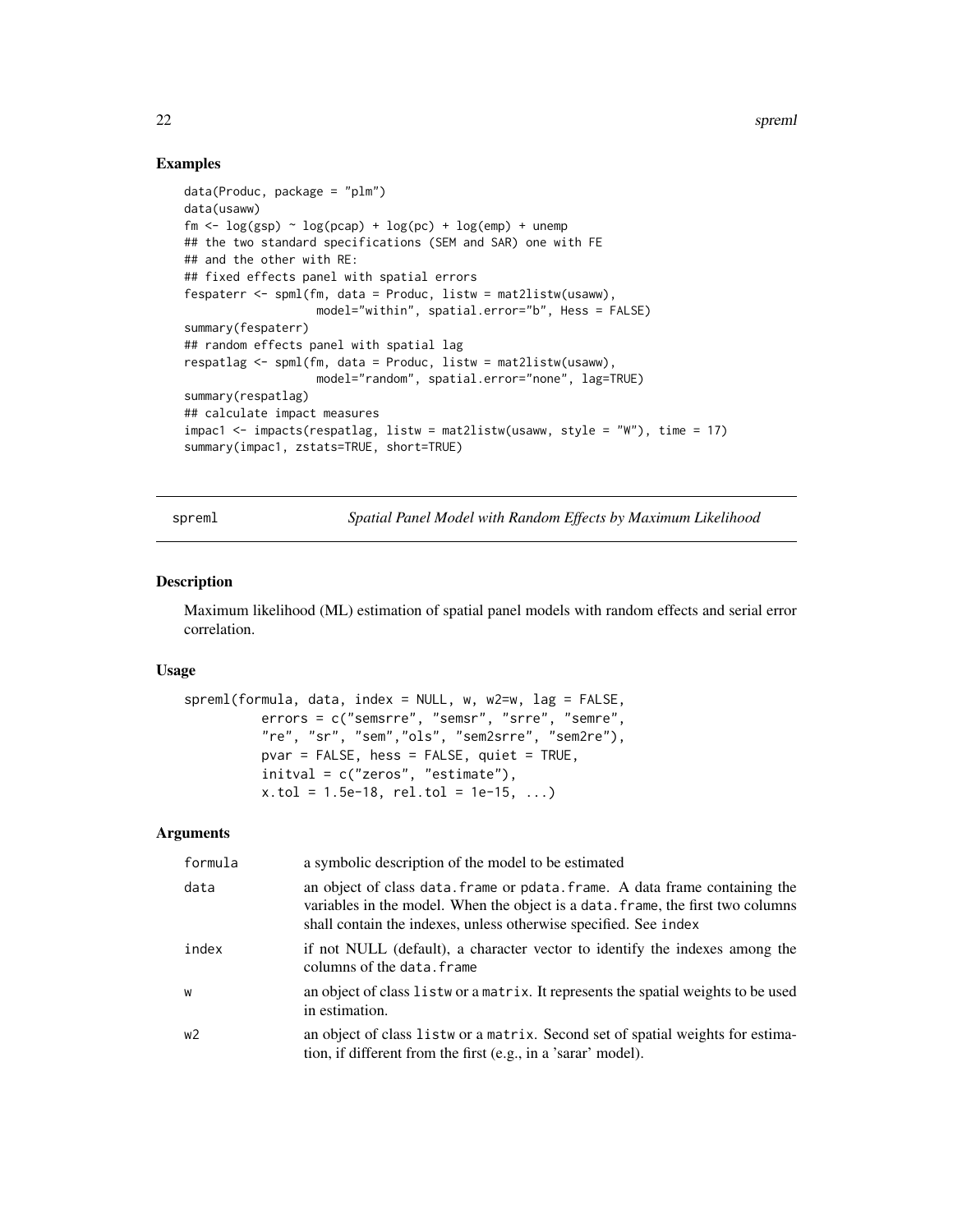#### spreml 23

| lag      | default=FALSE. If TRUE, a spatial lag of the dependent variable is added.                                                                                                                                                                                               |
|----------|-------------------------------------------------------------------------------------------------------------------------------------------------------------------------------------------------------------------------------------------------------------------------|
| errors   | Specifies the error covariance structure. See details.                                                                                                                                                                                                                  |
| pvar     | legacy parameter here only for compatibility.                                                                                                                                                                                                                           |
| hess     | default=FALSE. If TRUE estimate the covariance for beta_hat by numerical Hes-<br>sian instead of GLS at optimal values.                                                                                                                                                 |
| quiet    | default=TRUE. If FALSE, report function and parameters values during optimiza-<br>tion.                                                                                                                                                                                 |
| initval  | one of c("zeros", "estimate"), the initial values for the parameters. If<br>"zeros" a vector of zeros is used. if "estimate" the initial values are retreived<br>from the estimation of the nested specifications. Alternatively, a numeric vector<br>can be specified. |
| x.tol    | control parameter for tolerance. See nlminb for details.                                                                                                                                                                                                                |
| rel.tol  | control parameter for relative tolerance. See nlminb for details.                                                                                                                                                                                                       |
| $\cdots$ | additional arguments to pass over to other functions, e.g. method.                                                                                                                                                                                                      |

### Details

Second-level wrapper for estimation of random effects models with serial and spatial correlation. The specifications without serial correlation (no "sr" in errors) can be called through spml, the extended ones only through spreml. The models are estimated by two-step Maximum Likelihood. Abbreviations in errors correspond to: "sem" Anselin-Baltagi type spatial autoregressive error: if present, random effects are not spatially correlated; "sem2" Kapoor, Kelejian and Prucha-type spatial autoregressive error model with spatially correlated random effects; "sr" serially correlated remainder errors; "re" random effects; "ols" spherical errors (usually combined with lag=T). The optimization method can be passed on as optional parameter. Default is "nlminb"; all constrained optimization methods from maxLik are allowed ("BFGS", "NM", "SANN") but the latter two are still experimental.

#### Value

An object of class "splm".

| coefficients  | coefficients estimate of the model parameters                                               |
|---------------|---------------------------------------------------------------------------------------------|
| arcoef        | the coefficient for the spatial lag on y                                                    |
| errcomp       | the estimates of the error variance components                                              |
| <b>VCOV</b>   | the asymptotic variance covariance matrix of the estimated coefficients                     |
| vcov.arcoef   | the asymptotic variance of the estimated spatial lag parameter                              |
| vcov.errcomp  | the asymptotic variance covariance matrix of the estimated error covariance pa-<br>rameters |
| type          | 'random effects ML'                                                                         |
| residuals     | the model residuals                                                                         |
| fitted.values | the fitted values, calculated as $\hat{y} = X\hat{\beta}$                                   |
| sigma2        | GLS residuals variance                                                                      |
| model         | the matrix of the data used                                                                 |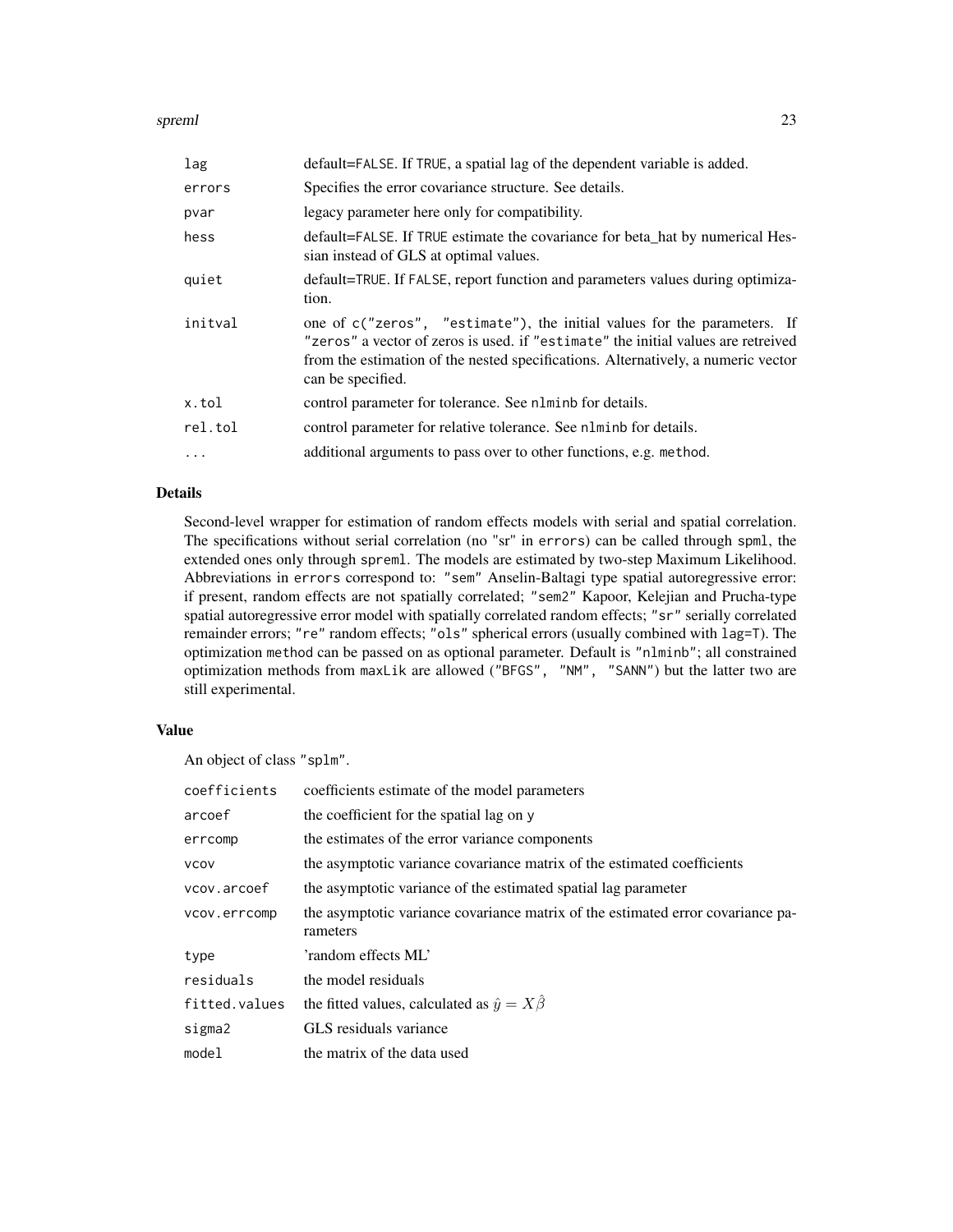# <span id="page-23-0"></span>24 summary.splm

| call   | the call used to create the object                      |
|--------|---------------------------------------------------------|
| logLik | the value of the log likelihood function at the optimum |
| errors | the value of the errors argument                        |

# Author(s)

Giovanni Millo

# References

Millo, G. (2014) Maximum likelihood estimation of spatially and serially correlated panels with random effects. *Computational Statistics and Data Analysis*, 71, 914–933.

## See Also

spml

# Examples

```
data(Produc, package = "plm")
data(usaww)
fm \leftarrow \log(gsp) \sim \log(pcap) + \log(pc) + \log(emp) + unemp## random effects panel with spatial lag and serial error correlation
## optimization method set to "BFGS"
sarsrmod <- spreml(fm, data = Produc, w = usaww, errors="sr", lag=TRUE,
                    method="BFGS")
summary(sarsrmod)
```
summary.splm *summary method for class splm*

#### Description

Method for summarizing the results of objects of class 'splm'

#### Usage

## S3 method for class 'splm' summary(object,...)

#### Arguments

| object   | an object of class 'splm'         |
|----------|-----------------------------------|
| $\cdots$ | additional arguments to be passed |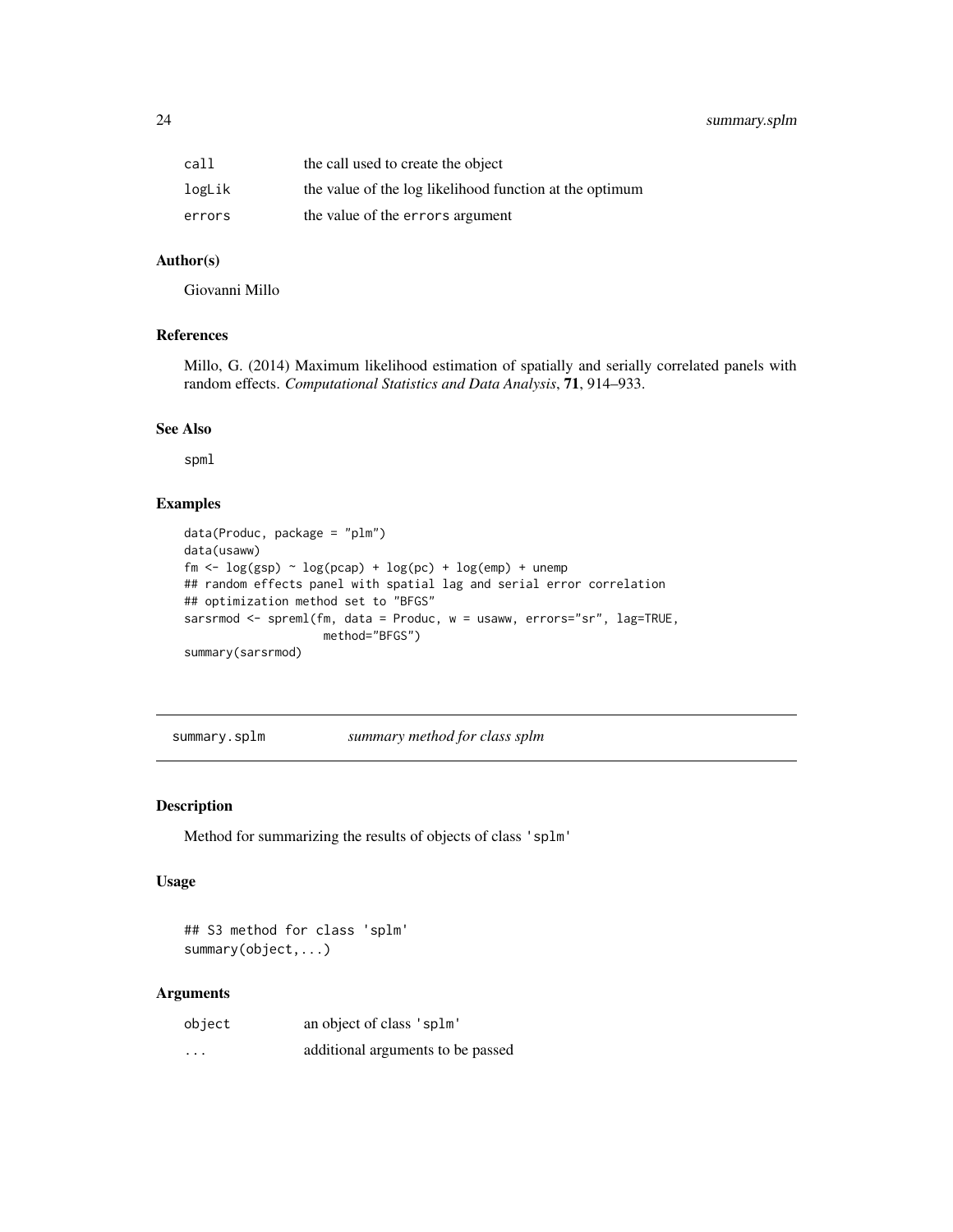#### <span id="page-24-0"></span> $u$ saww 25

# Details

The summary function summary.splm returns an objects of class 'splm' organized in a coefficient matrix.

Also a matrix for the error components, or the spatial coefficients will be generated depending on the estimated model.

When the 'splm' is produced by the function 'spsegm', the summary will be generated looping over the number of equations in the system.

#### Value

```
An object of class 'summary.splm'
```
# Author(s)

Giovanni Millo, Gianfranco Piras

#### See Also

spml, spgm

#### Examples

```
data(Produc, package = "plm")
data(usaww)
GM <- spgm(log(gsp)~log(pcap)+log(pc)+log(emp)+unemp, data=Produc,
            listw=usaww, moments = "fullweights", spatial.error = TRUE)
summary(GM)
```
usaww *Spatial weights matrix - US states*

# Description

Spatial weights matrix of the 48 continental US States based on the queen contiguity criterium.

#### Usage

data(usaww)

#### Format

A matrix with elements different from zero if state i and j are neighbors. Weights are row standardized. According to the queen contiguity criterium, Arizona and Colorado are considered neighbours.

# Author(s)

Giovanni Millo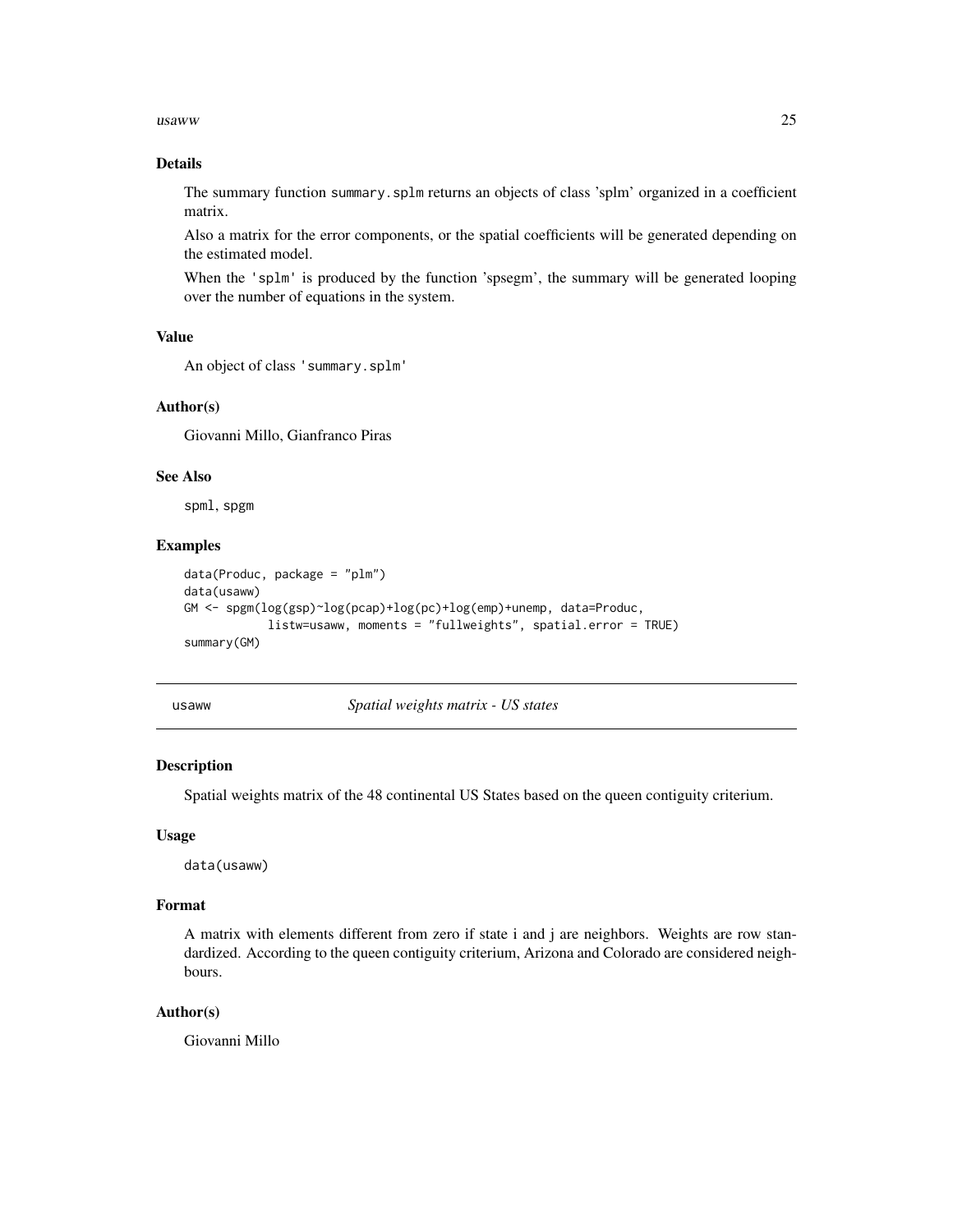<span id="page-25-0"></span>

#### Description

Covariance extractor method for splm objects. Seldom used as such but needed, e.g., for interoperability with testing functions in lmtest and car.

#### Usage

```
## S3 method for class 'splm'
vcov(object, ...)
```
# Arguments

| object | an object of class splm                               |
|--------|-------------------------------------------------------|
| .      | additional arguments to be passed; currently not used |

# Value

a covariance matrix of beta coefficients

#### Author(s)

Giovanni Millo

#### References

Zeileis, A. (2006) Object-Oriented Computation of Sandwich Estimators. *Journal of Statistical Software*, 16(9), 1-16.

# Examples

```
## not run:
## data(Produc, package="plm")
## data(usaww)
## fm <- log(gsp)~log(pcap)+log(pc)+log(emp)+unemp
## sarremod <- spml(fm, data=Produc, listw = mat2listw(usaww),
## model="random", lag=TRUE, spatial.error="none")
## ## compact representation of betas
## library(lmtest)
## coeftest(sarremod)
## ## linear hypothesis test
## library(car)
## lht(sarremod, "log(pcap)=log(pc)")
```